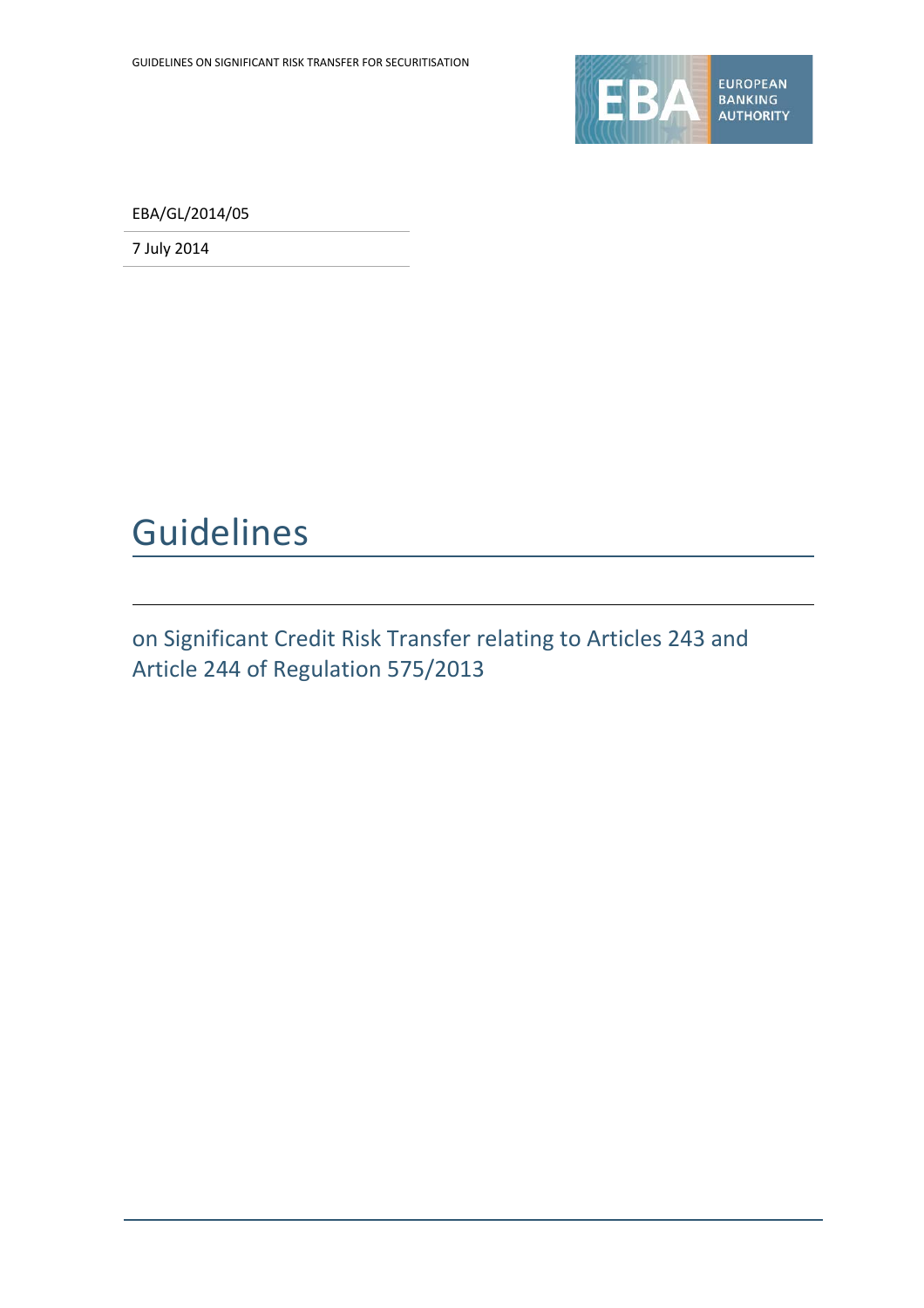

## **Contents**

|     | 1. Executive Summary                                                                                                                                                                                                                                                                                                     | 3        |
|-----|--------------------------------------------------------------------------------------------------------------------------------------------------------------------------------------------------------------------------------------------------------------------------------------------------------------------------|----------|
|     | Scope and content of the Guidelines on Significant Risk Transfer                                                                                                                                                                                                                                                         | 3        |
|     | 2. Background and rationale                                                                                                                                                                                                                                                                                              | 5        |
|     | 3. EBA Guidelines on significant risk transfer for securitisation transactions                                                                                                                                                                                                                                           | 9        |
|     | Title I – Scope of application and general principles                                                                                                                                                                                                                                                                    | 10       |
|     | Title II- Criteria for competent authorities in case of application of Article 243(2) or Article 244(2)<br>of Regulation (EU) No 575/2013                                                                                                                                                                                | 11       |
|     | Title III - Requirements for competent authorities in case of application of Article 243 (4) or Article<br>244 (4) of Regulation (EU) No 575/2013 and in case of application of Article 243(2) or Article<br>244(2) of Regulation (EU) No 575/2013 where any of the circumstances in accordance with Title II<br>applies | 13       |
|     | Title IV - Requirements for originator institutions                                                                                                                                                                                                                                                                      | 17       |
|     | Part 1 - General requirements for all transactions claiming SRT under Article 243 and 244 of<br>Regulation (EU) No 575/2013                                                                                                                                                                                              | 17       |
|     | Part. 2 - Specific requirements for originator institutions in order to comply with Article 243(4) or<br>244(4) of Regulation (EU) No 575/2013                                                                                                                                                                           | 18       |
|     | Title V- Final Provisions and Implementation                                                                                                                                                                                                                                                                             | 19       |
|     | Annex 1 - Reporting Template for Competent Authorities                                                                                                                                                                                                                                                                   | 20       |
|     | 4. Accompanying documents                                                                                                                                                                                                                                                                                                | 21       |
| 4.1 | Cost-Benefit Analysis / Impact Assessment                                                                                                                                                                                                                                                                                | 21       |
|     | Introduction                                                                                                                                                                                                                                                                                                             | 21       |
| 4.2 | Views of the Banking Stakeholder Group (BSG)                                                                                                                                                                                                                                                                             | 24       |
| 4.3 | Feedback on the public consultation                                                                                                                                                                                                                                                                                      | 25       |
|     | Summary of key issues and the EBA's response<br>Summary of responses to the consultation and the EBA's analysis                                                                                                                                                                                                          | 25<br>27 |
|     | 5. Confirmation of compliance with guidelines and recommendations                                                                                                                                                                                                                                                        | 36       |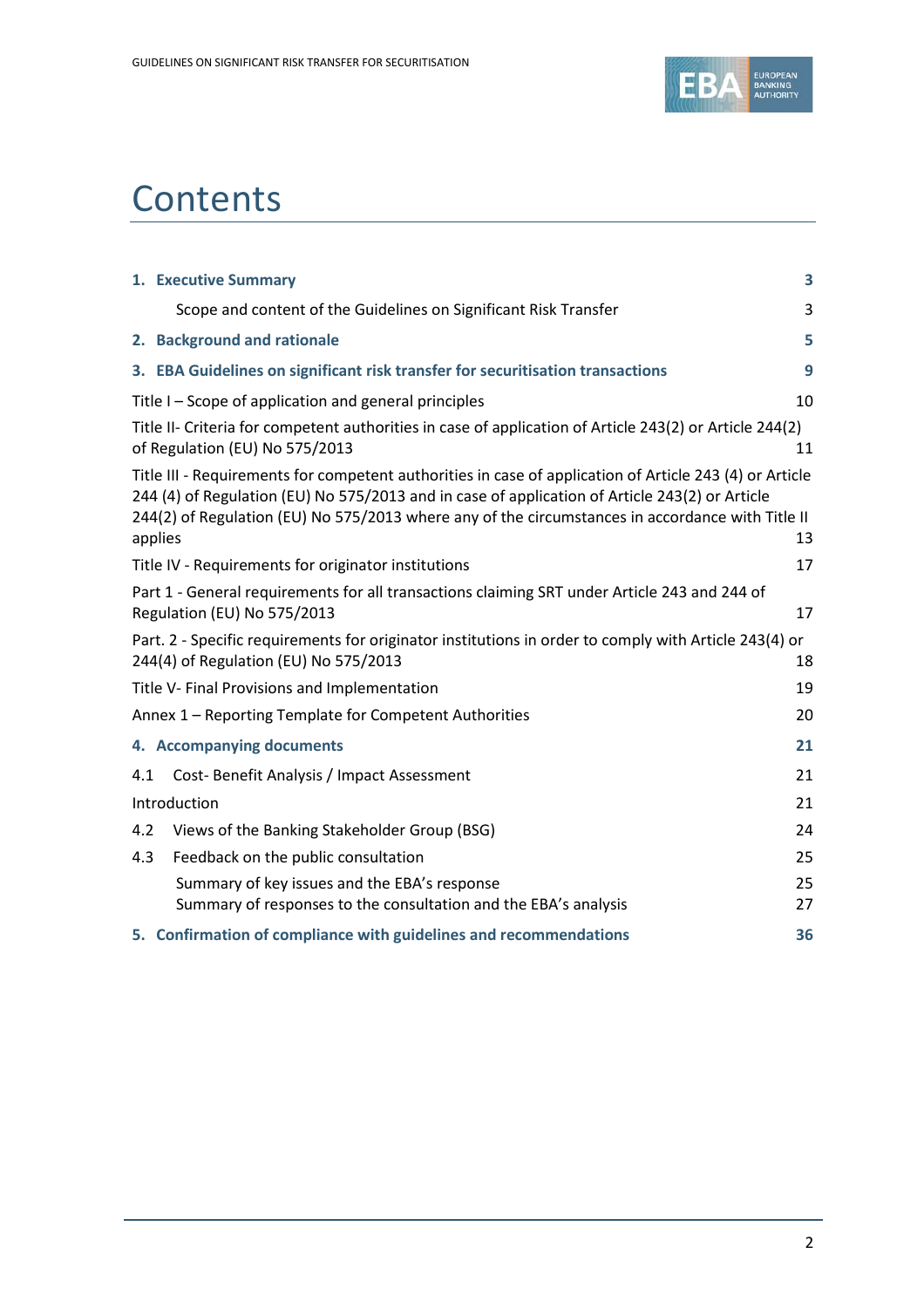

## 1. Executive Summary

In Article 243(2) and Article 244(2), Regulation (EU) No 575/2013 ('the CRR') includes the possibility for competent authorities to decide on a case-by-case basis 'that the significant risk transfer shall not be considered to have been transferred to third parties' because the reduction in risk-weighted exposure amounts achieved by the securitisation transaction is not justified by a commensurate transfer of credit risk to third parties. Furthermore Article 243(4) and Article 244(4) provide the possibility for competent authorities to grant permission to originator institutions to consider significant credit risk as having been transferred, via an alternative manner to Article 243(2) and Article 244(2), where the originator institution is able to demonstrate, that the reduction of own funds requirements which the originator achieves by the securitisation is justified by a commensurate transfer of credit risk to third parties. In addition the institution must meet the conditions according to points (a) and (b) of paragraph 4 of Article 243 or 244.

The CRR (Article 243(6) and Article 244(6)) requires competent authorities to keep EBA informed about the specific cases, referred to Article 243(2) and Article 244(2), where the possible reduction in risk-weighted exposure amounts is not justified by a commensurate transfer of credit risk to third parties, and the use institutions make of Article 243(4) and Article 244(4). Furthermore it requires that the EBA shall monitor the range of practices in this area and shall, in accordance with Article 16 of Regulation (EU) No 1093/2010 issue guidelines. It also requires the EBA to review Member States' implementation of those guidelines and provide advice to the Commission by 31 December 2017 on whether a binding technical standard is required in this area.

### **Scope and content of the Guidelines on Significant Risk Transfer**

The Guidelines have been drafted to provide more guidance on the assessment of the significant transfer of credit risk ('SRT') in accordance with Article 243 or Article 244 of the CRR. The Guidelines apply to both originator institutions and competent authorities and include i) requirements for originator institutions when engaging in securitisation transactions for SRT, ii) requirements for competent authorities to assess transactions that claim SRT using Articles 243(2) or 244(2) of the CRR and iii) requirements for competent authorities when assessing whether commensurate credit risk has been transferred to third parties in accordance with Article 243(4) or 244(4) of the CRR. In addition to this, the scope of the Guidelines covers SRT more broadly than the three requirements listed above, where this is considered necessary by the EBA.

Originator institutions should apply the (i) general requirements of the Guidelines for all transactions claiming SRT under Article 243 or 244 of the CRR and (ii) the specific requirements of the Guidelines to achieve SRT to third parties in accordance with Article 243(4) or 244(4) of the CRR.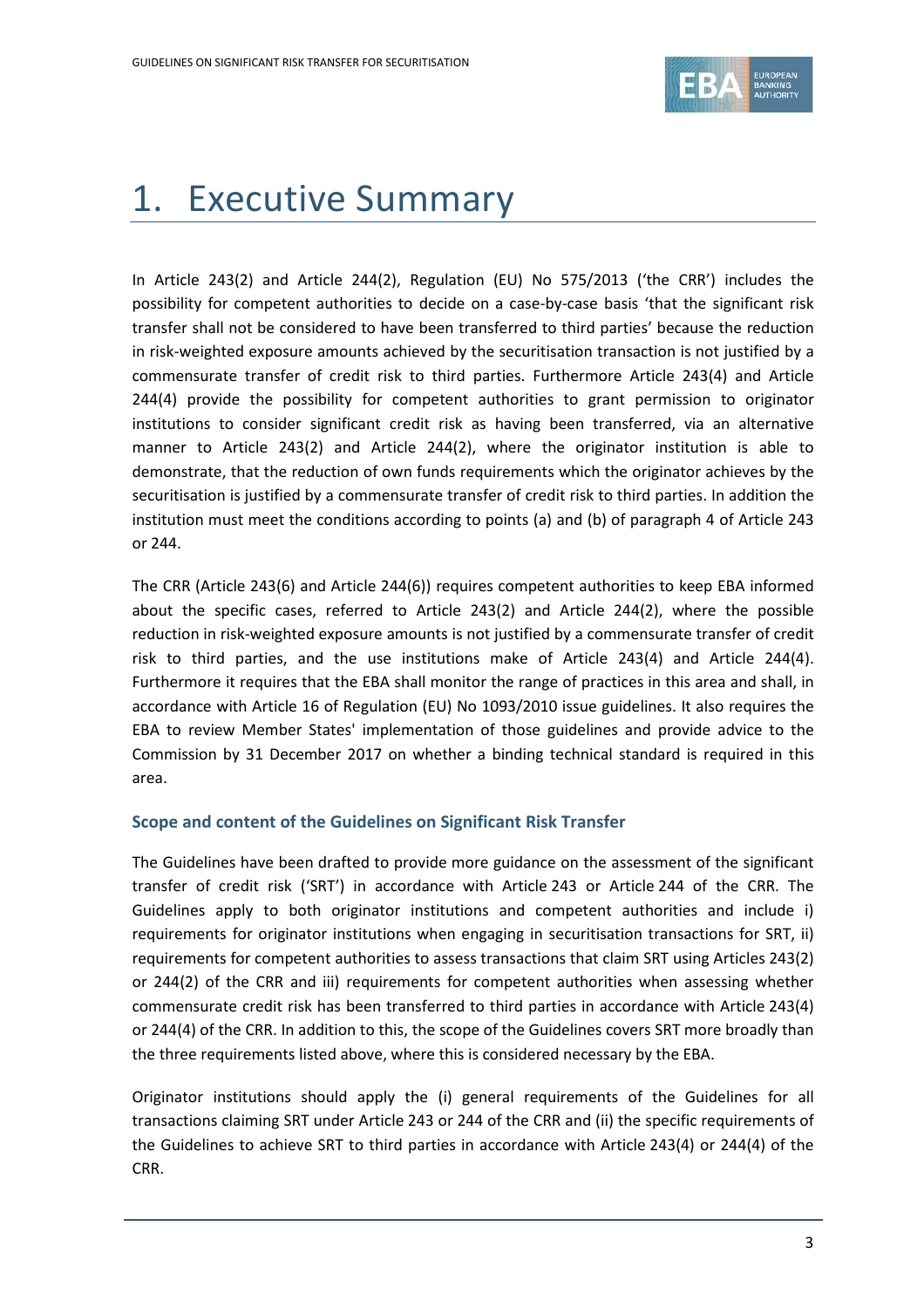

Competent authorities should apply these Guidelines in the following situations:

- a. when identifying securitisation transactions where the credit risk is not considered to have been transferred even though the transactions meet one of the conditions under Article 243(2) or 244(2) of the CRR;
- b. when assessing an originator institution's compliance with the requirements under Articles 243(4) and 244(4) of the CRR;
- c. when collecting data to be provided to the EBA in accordance with Articles 243(6) and 244(6) of the CRR and when assessing an originator institution's compliance with (i) the general requirements of the Guidelines for all transactions claiming SRT under Article 243 or 244 of the CRR and (ii) the specific requirements of the Guidelines to achieve SRT to third parties in accordance with Article 243(4) or 244(4) of the CRR.

The EBA believes that all EU Member States should assess and treat significant credit risk transfer in the same way in view of the establishment of the single rule book, and believes these Guidelines will encourage this objective.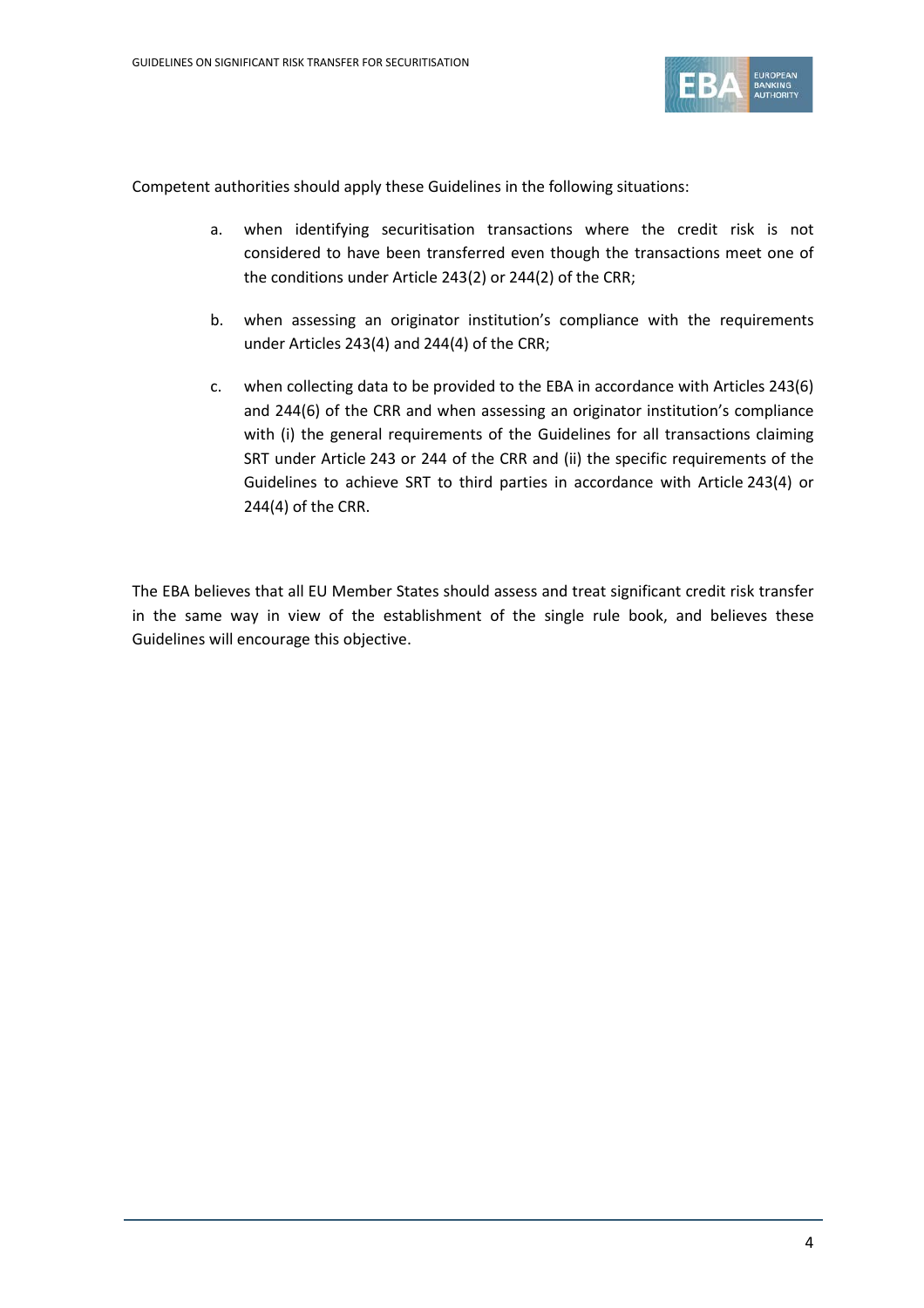

## 2. Background and rationale

The Basel II capital framework recognises that credit risk transfer techniques can significantly reduce credit risk to which institutions are exposed and recognises that the credit risk transfer can be an effective risk management tool. The framework establishes that where credit risk transfers are direct, explicit, irrevocable and unconditional, and supervisors are satisfied that banks fulfil certain minimum operational conditions relating to risk management processes, banks may take account of such credit risk transfer in calculating own funds requirements.

Nevertheless, the Basel Committee of Banking Supervisors (BCBS) notes that there exists potential for capital arbitrage within the credit risk mitigation framework, including use of credit risk mitigation for securitisation exposures, particularly when (i) there is a delay in recognising the cost of protection in earnings while (ii) the bank receives an immediate regulatory capital benefit in the form of a lower risk weight on an exposure on which it is nominally transferring risk. In such instances, there may be no meaningful transfer of credit risk.

While the arbitrage opportunities exist more generally under the credit risk mitigation framework, the arbitrage opportunities are more likely to occur when credit risk transfer techniques are used for securitisation transactions, where the difference in the risk weight before and after transferring credit risk can be very large.

In the EU, the CRR sets out the rules for the recognition of SRT for traditional and synthetic securitisation transactions for originator institutions in Article 243 and in Article 244. In case the SRT requirements have been met, originator institutions of a traditional securitisation may exclude securitised exposures from the calculation of risk-weighted exposure amounts and, as relevant, expected loss amounts, and originator institutions of a synthetic securitisation may calculate the risk-weighted exposure amounts, and, as relevant, expected loss amounts, for the securitised exposures in accordance with Article 249 of Regulation (EU) 575/2013.

### **Importance of assessment of Significant Credit Risk Transfer**

When an originator institution undertakes a securitisation, if it has transferred a significant portion of the credit risk of its exposures to a third party, it is permitted to reduce its own funds requirements accordingly, i.e. the originator institution has achieved SRT. In practice, originator institutions can technically satisfy the rules for the recognition of SRT, without actually achieving commensurate risk transfer, which necessitates closer analysis by competent authorities.

It is important that competent authorities and originator institutions consider a range of factors when assessing whether commensurate credit risk has been transferred in a given transaction to a third party.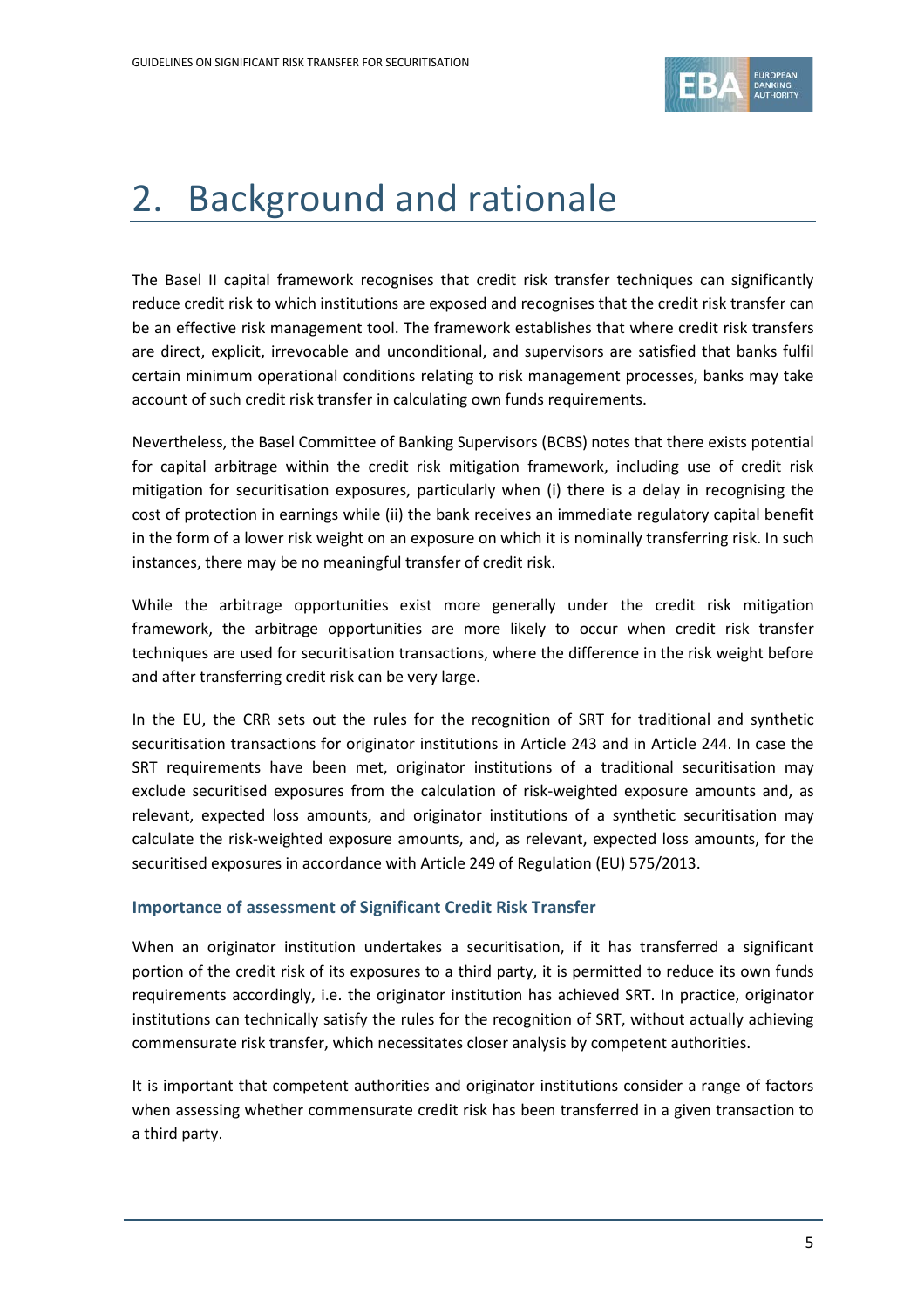

Not all factors referred to in this guidance will be relevant in all transactions, but equally it should not be considered an exhaustive list, and there may be other issues which competent authorities and/or originator institutions could consider in determining if commensurate credit risk transfer has been achieved.

#### **Additional CRR requirements related to the application of the securitisation framework**

Article 243(5) and Article 244(5) of the CRR set out conditions that should be met, in addition to the requirements set out in paragraphs 1 to 4, in order to apply the securitisation framework. For traditional securitisations Article 243(5) of the CRR specifically requires the following conditions to be met:

- a. the securitisation documentation reflects the economic substance of the transaction;
- b. the securitised exposures are put beyond the reach of the originator institution and its creditors, including in bankruptcy and receivership. This shall be supported by the opinion of qualified legal counsel;
- c. the securities issued do not represent payment obligations of the originator institution;
- d. the originator institution does not maintain effective or indirect control over the transferred exposures. An originator shall be considered to have maintained effective control over the transferred exposures if it has the right to repurchase from the transferee the previously transferred exposures in order to realise their benefits or if it is obligated to re-assume transferred risk. The originator institution's retention of servicing rights or obligations in respect of the exposures shall not of itself constitute indirect control of the exposures;
- e. the securitisation documentation meets all the following conditions:
	- $\triangleright$  it does not contain clauses that other than in the case of early amortisation provisions, require positions in the securitisation to be improved by the originator institution including but not limited to altering the underlying credit exposures or increasing the yield payable to investors in response to a deterioration in the credit quality of the securitised exposures;
	- $\triangleright$  it does not contain clauses that increase the yield payable to holders of positions in the securitisation in response to a deterioration in the credit quality of the underlying pool;
	- $\triangleright$  it makes it clear, where applicable, that any purchase or repurchase of securitisation positions by the originator or sponsor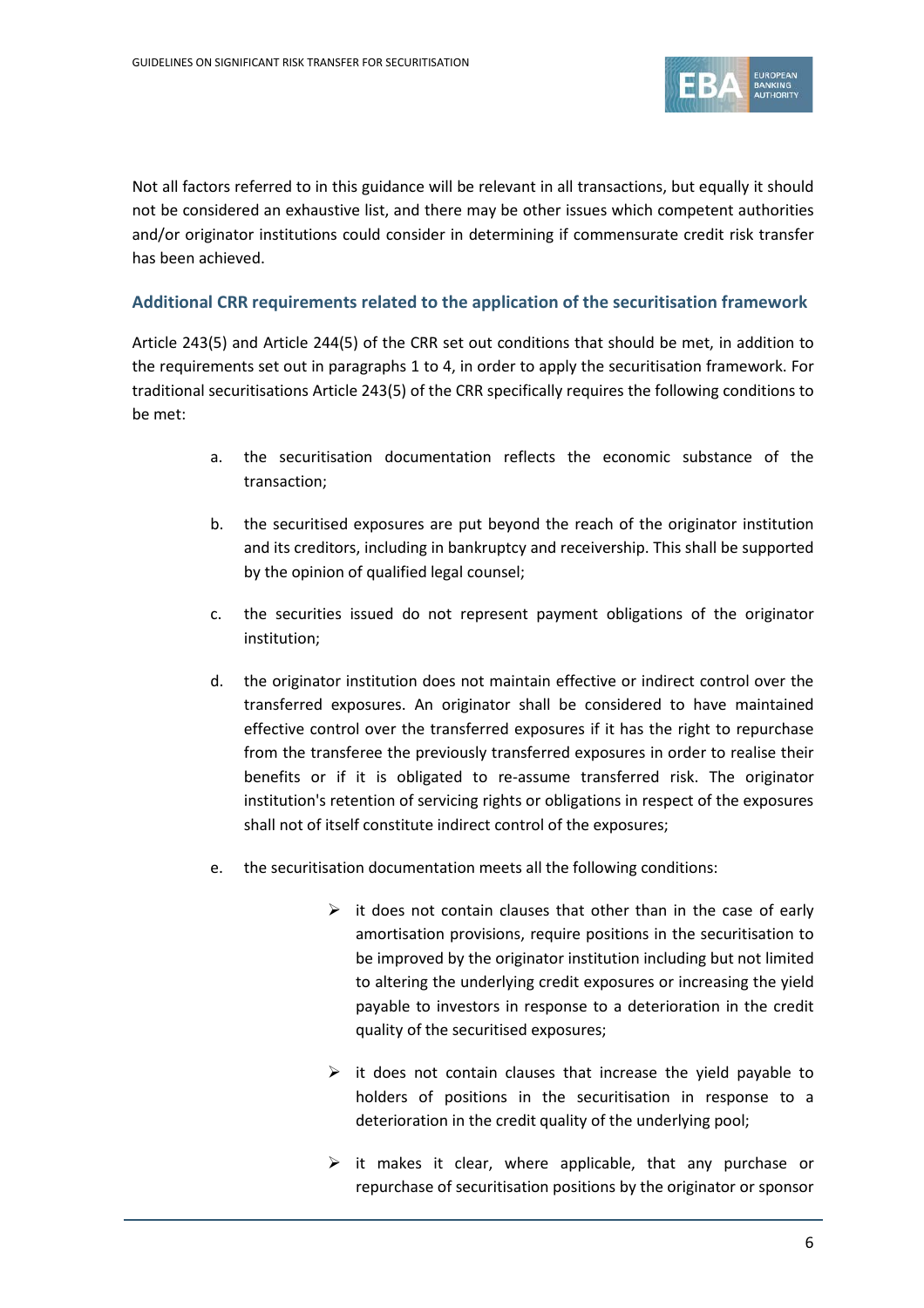

beyond its contractual obligations is exceptional and may only be made at arms' lengths conditions;

- f. where there is a clean-up call option, that option shall also meet the following conditions:
	- $\triangleright$  it is exercisable at the discretion of the originator institution;
	- $\triangleright$  it may only be exercised when 10 % or less of the original value of the exposures securitised remains unamortised;
	- $\triangleright$  it is not structured to avoid allocating losses to credit enhancement positions or other positions held by investors and is not otherwise structured to provide credit enhancement.

For synthetic securitisations Article 244(5) of the CRR requires the following conditions to be met:

- a. the securitisation documentation reflects the economic substance of the transaction;
- b. the credit protection by which the credit risk is transferred complies with Article 247(2);
- c. the instruments used to transfer credit risk do not contain terms or conditions that:
	- $\triangleright$  impose significant materiality thresholds below which credit protection is deemed not to be triggered if a credit event occurs;
	- $\triangleright$  allow for the termination of the protection due to deterioration of the credit quality of the underlying exposures;
	- $\triangleright$  other than in the case of early amortisation provisions, require positions in the securitisation to be improved by the originator institution;
	- $\triangleright$  increase the institution's cost of credit protection or the yield payable to holders of positions in the securitisation in response to a deterioration in the credit quality of the underlying pool;
- d. an opinion is obtained from qualified legal counsel confirming the enforceability of the credit protection in all relevant jurisdictions;
- e. the securitisation documentation shall make clear, where applicable, that any purchase or repurchase of securitisation positions by the originator or sponsor beyond its contractual obligations may only be made at arms' lengths conditions;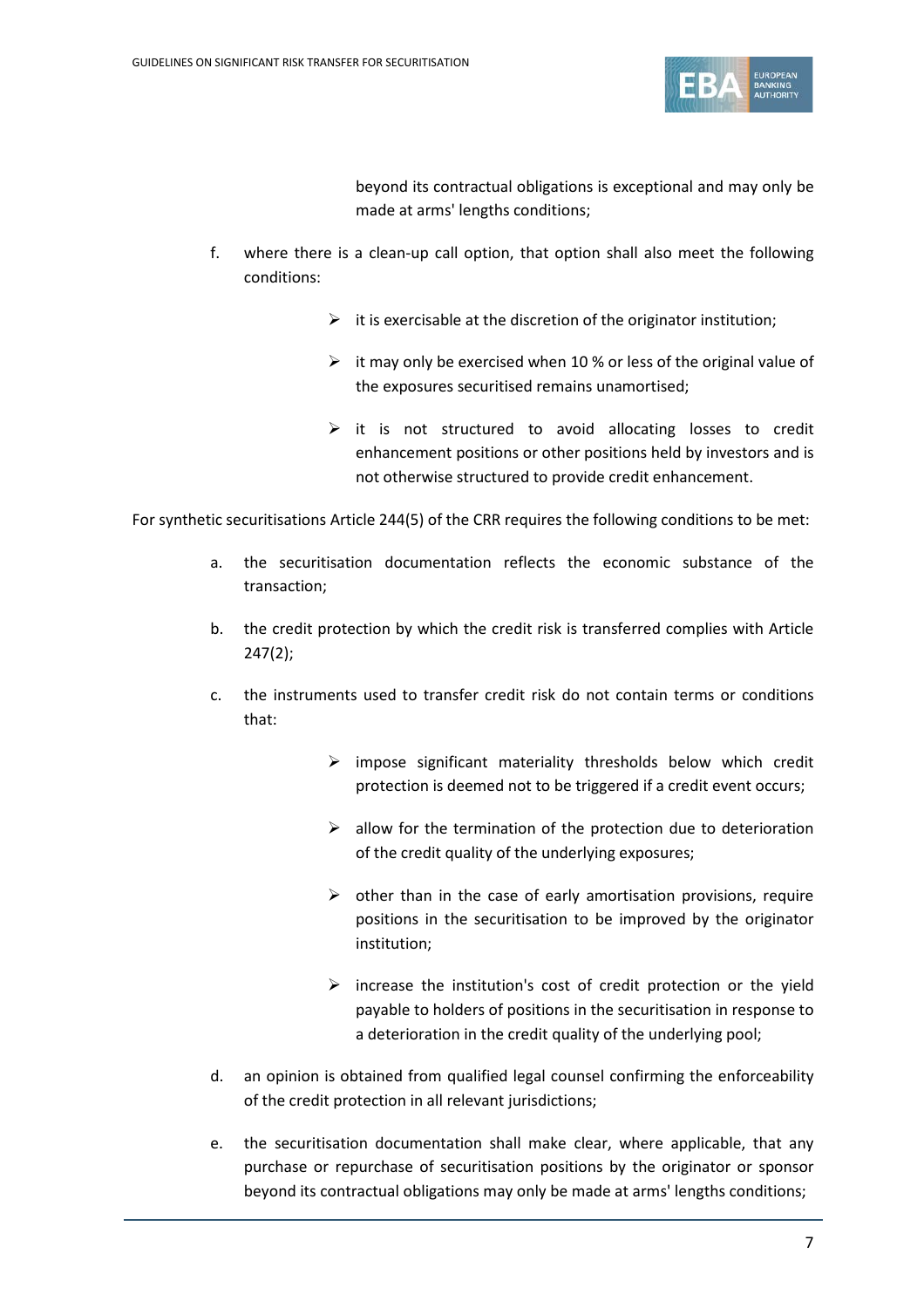

- f. where there is a clean-up call option, that option meets all the following conditions:
	- $\triangleright$  it is exercisable at the discretion of the originator institution;
	- $\triangleright$  it may only be exercised when 10 % or less of the original value of the exposures securitised remains unamortised;
	- $\triangleright$  it is not structured to avoid allocating losses to credit enhancement positions or other positions held by investors and is not otherwise structured to provide credit enhancement.

### **Criteria for credit granting (Article 408)**

Furthermore, in order to apply the securitisation framework originator institutions shall apply the same sound and well-defined criteria for credit-granting in accordance with the requirements of Article 79 of Directive 2013/36/EU to exposures to be securitised as they apply to exposures to be held in their own non-trading book. To this end the same processes for approving and, where relevant, amending, renewing and re-financing credits shall be applied by the originator and sponsor institutions.

Where the requirements referred to in the first subparagraph of Article 408 of the CRR are not met, Article 245(1) of the CRR shall not be applied by an originator institution and that originator institution shall not be allowed to exclude the securitised exposures from the calculation of its capital requirements under the CRR.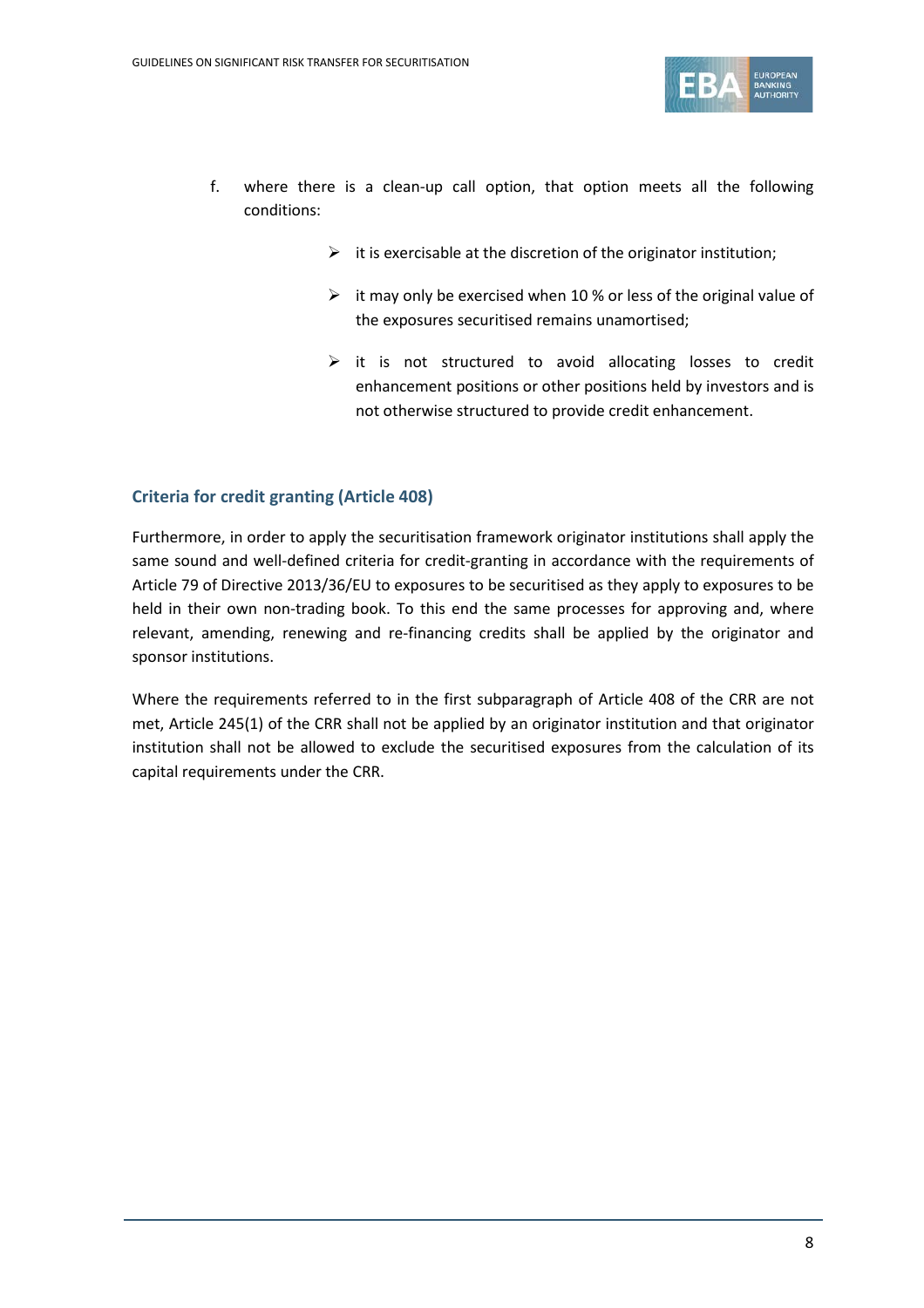

# 3. EBA Guidelines on significant risk transfer for securitisation transactions

### Status of these Guidelines

This document contains guidelines issued pursuant to Article 16 of Regulation (EU) No 1093/2010 of the European Parliament and of the Council of 24 November 2010 establishing a European Supervisory Authority (European Banking Authority), amending Decision No 716/2009/EC and repealing Commission Decision 2009/78/EC ('*the EBA Regulation'*). In accordance with Article 16(3) of the EBA Regulation, competent authorities and financial institutions must make every effort to comply with the guidelines.

Guidelines set out the EBA's view of appropriate supervisory practices within the European System of Financial Supervision or of how Union law should be applied in a particular area. The EBA therefore expects all competent authorities and financial institutions to whom guidelines are addressed to comply with these guidelines. Competent authorities to whom guidelines apply should comply by incorporating them into their supervisory practices as appropriate (e.g. by amending their legal framework or their supervisory processes), including where guidelines are directed primarily at institutions.

### Reporting Requirements

In accordance with Article 16(3) of the EBA Regulation, competent authorities must notify the EBA as to whether they already comply or intend to comply with these Guidelines, or notify the EBA of their reasons for non-compliance, by 07.09.2014. If no notification is received by this deadline, the EBA will consider competent authorities to be non-compliant. Notifications should be submitted by sending the form provided in Section 5 to [compliance@eba.europa.eu](mailto:compliance@eba.europa.eu) quoting the reference 'EBA/GL/2014/05'. Notifications should be submitted by persons with appropriate authority to report compliance on behalf of their competent authorities.

Notifications will be published on the EBA website, in line with Article 16(3) of the EBA Regulation.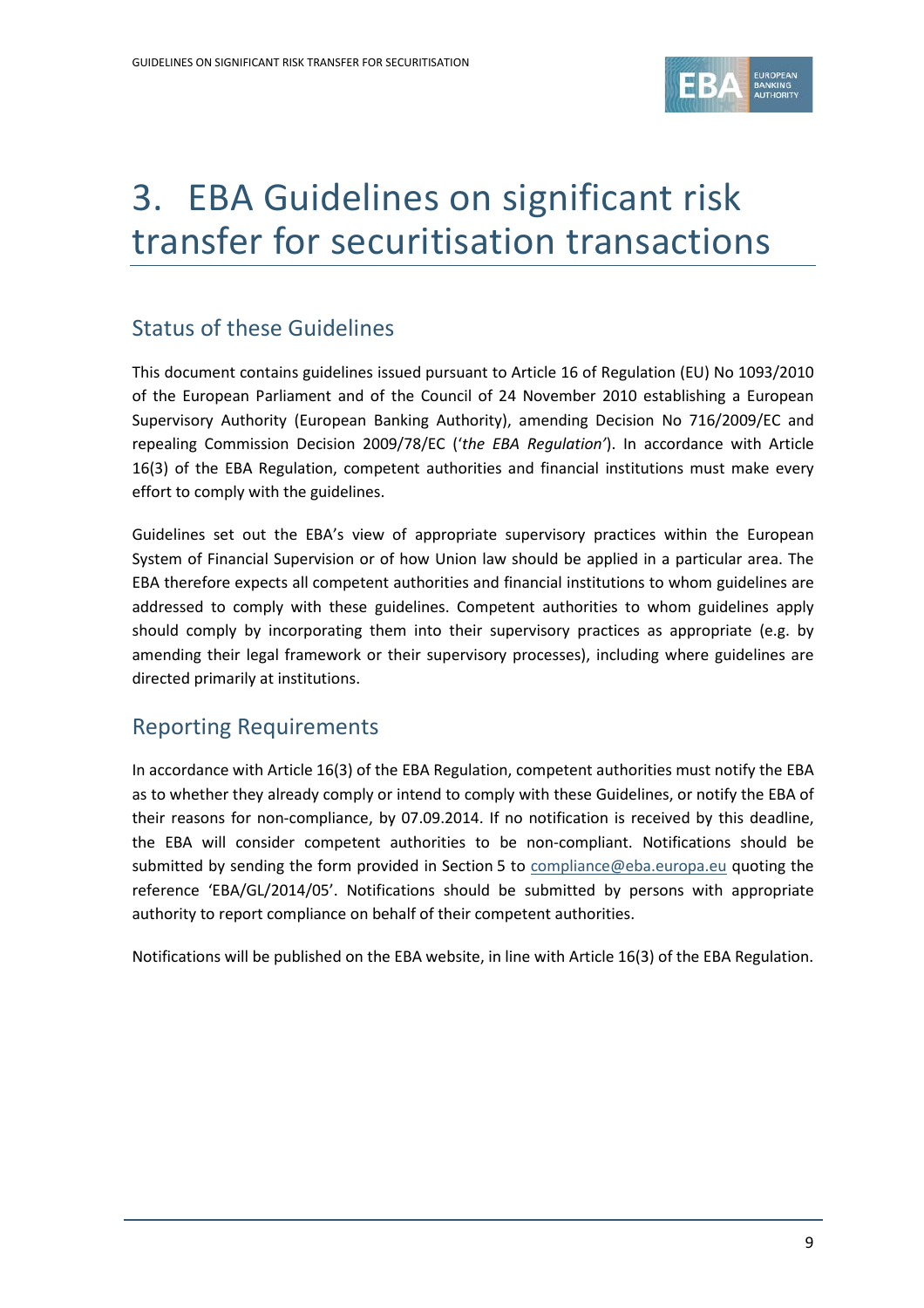

### Title I – Scope of application and general principles

### 1. Scope of application

- 1. These Guidelines apply to:
	- a. originator institutions subject to Article 243 and 244 of Regulation (EU) No 575/2013.
	- b. competent authorities;
- 2. Originator institutions should apply (i) the general requirements set out in these Guidelines for all transactions claiming significant risk transfer ('SRT') under Article 243 or 244 of Regulation (EU) No 575/2013 and (ii) the specific requirements set out in these Guidelines to achieve SRT to third parties, in accordance with Article 243(4) or 244(4) of Regulation (EU) No 575/2013.
- 3. Competent authorities should apply these Guidelines in the following situations:
	- a. when identifying those securitisation transactions where the credit risk is not considered to have been transferred even though these transactions are meeting either of the conditions under Articles 243(2) or 244(2) of Regulation (EU) No 575/2013;
	- b. when assessing an originator institution's compliance with the general requirements of the Guidelines for all transactions claiming SRT under Article 243 or 244 of Regulation (EU) No 575/213;
	- c. when assessing an originator institution's compliance with the requirements under Articles 243(4) and 244(4) of Regulation (EU) No 575/2013.
- 4. In addition to the data to be provided to the EBA in accordance with Articles 243(6) and 244(6) of Regulation (EU) No 575/2013, competent authorities should provide data to the EBA, on a yearly basis, on the transactions reviewed under paragraph 3(1) of these Guidelines using the template in Annex 1.

### 2. General Principles

1. Fulfilment of the conditions laid down in points (a) or (b) of either of the Articles 243(2) or 244(2) of Regulation (EU) No 575/2013 entitles the originator institution of a traditional securitisation to exclude the respective securitised exposures from the calculation of riskweighted exposure amounts and, as relevant, expected loss amounts, and entitles the originator institution of a synthetic securitisation to calculate the risk-weighted exposure amounts, and, as relevant, expected loss amounts, for the securitised exposures in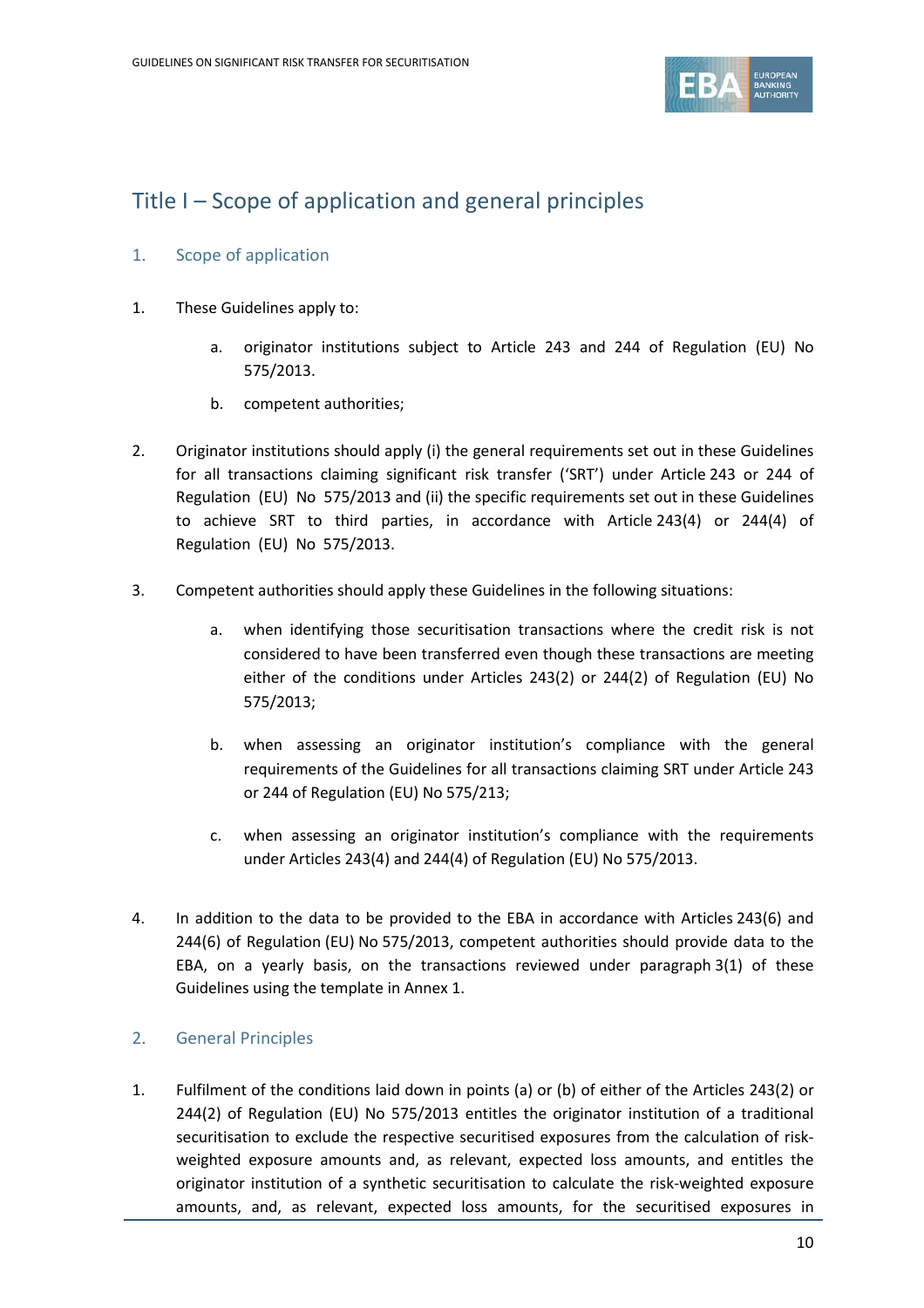

accordance with Article 249 of Regulation (EU) No 575/2013, unless the competent authority decides on case-by-case basis that significant credit risk shall not be considered to have been transferred to third parties or any of the conditions according to Articles 243(5) or 244(5) of Regulation (EU) No 575/2013 are not satisfied with regard to this securitisation.

- 2. Competent authorities should ensure that procedures exist for the identification of such securitisation transactions which should, notwithstanding compliance with points (a) or (b) of Articles 243(2) or 244(2) of Regulation (EU) No 575/2013, be subject to further review by the competent authority in accordance with Title III of these Guidelines in order to assess whether a commensurate transfer of credit risk to third parties has indeed been achieved by the transaction.
- 3. The conditions for achieving SRT to third parties should be satisfied on a continuous basis.
- 4. Originator institutions should assess the reliance placed on external credit assessments in their analyses of transactions claiming SRT and the relationship between such external credit assessments and internal credit assessments.

## Title II- Criteria for competent authorities in case of application of Article 243(2) or Article 244(2) of Regulation (EU) No 575/2013

- 3. Criteria to determine when competent authorities should conduct a comprehensive review of SRT in case of application of Article 243(2) or Article 244(2) of Regulation (EU) 575/2013
- 1. With regard to those securitisation transactions meeting the conditions for achieving SRT in accordance with points (a) or (b) of Article 243(2) or Article 244(2) of Regulation (EU) No 575/2013, competent authorities should conduct a comprehensive review of SRT in accordance with Title III, paragraphs 4 to 10 of these Guidelines, where any of the following circumstances contained in the non-exhaustive list below applies:
	- a. Particular information indicates that the thickness of a securitisation's tranches which are used as relevant tranches to demonstrate SRT under Articles 243(2) or 244(2) of the Regulation (EU) No 575/2013 may not be sufficient to assume a commensurate SRT to third parties with regard to (i) the special credit risk profile and (ii) the corresponding risk-weighted exposure amounts of the securitised exposures of this securitisation.
	- b. Doubts regarding the appropriateness of a particular credit assessment of an ECAI.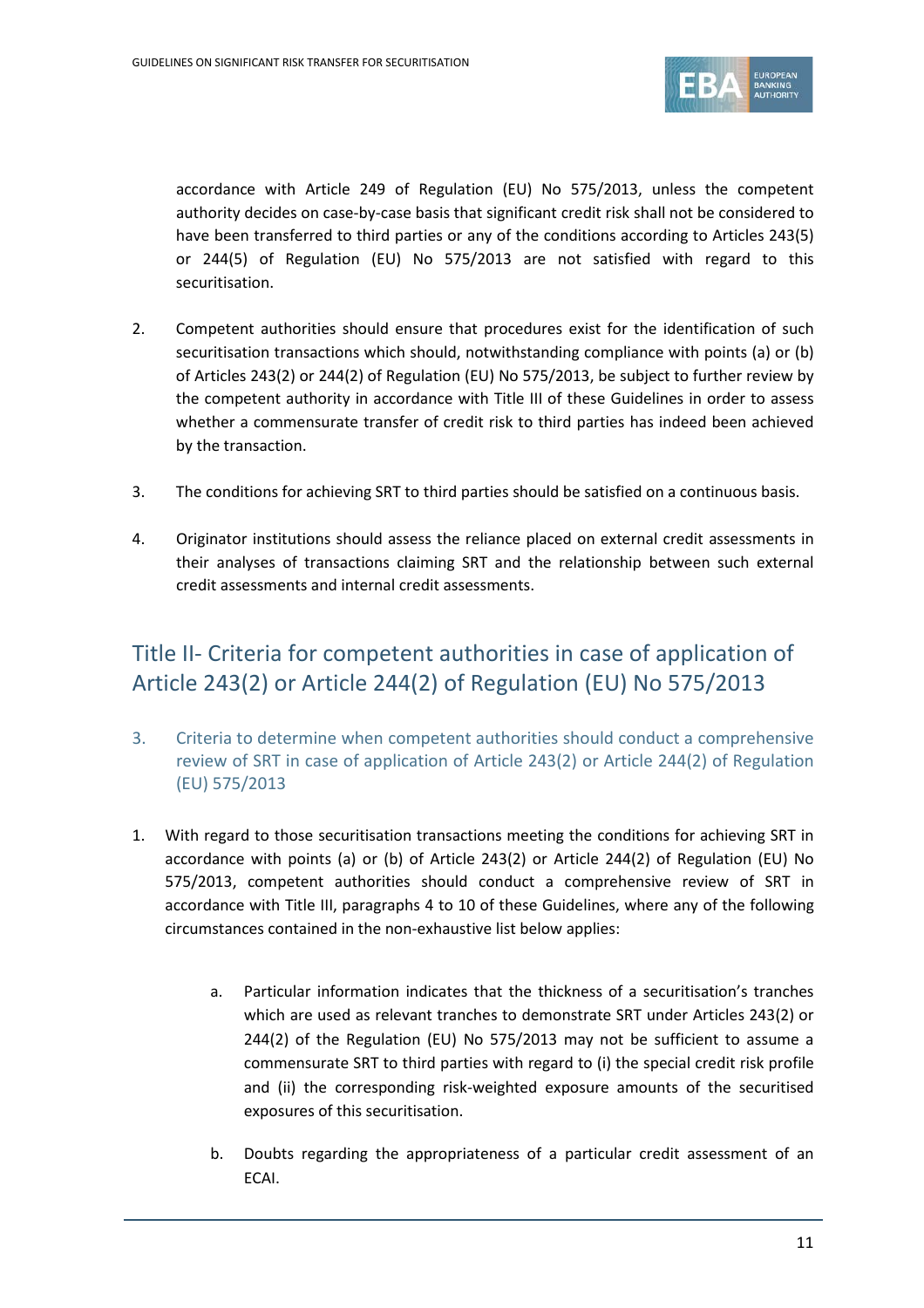

- c. Losses incurred on the securitised exposures in previous periods or other information indicate that:
	- i. An institution's reasoned estimate of the expected loss on the securitised exposures until the maturity of the transaction in accordance with point (b) of Articles 243(2) or 244(2) of Regulation (EU) No 575/2013 may be too low to consider significant credit risk as having been transferred to third parties. The total maturity of the transaction should be taken into account, including the potential existence of excess spread.
	- ii. The margin by which the securitisation positions that would be subject to deduction from Common Equity Tier 1 or a 1 250% risk weight exceed the reasoned estimate of the expected loss until the maturity of the transaction may be too low to consider significant credit risk as having been transferred to third parties.
- d. The high costs incurred by the originator institution to transfer credit risk to third parties through a particular securitisation indicate that the SRT formally achieved under points (a) or (b) of either of the Articles 243(2) or 244(2) of Regulation (EU) No 575/2013 may actually be undermined by the high cost of this transfer of credit risk.
- e. An originator institution intends to demonstrate the SRT to third parties in accordance with points (a) or (b) of either of the Articles 243(2) or 244(2) of Regulation (EU) No 575/2013 in the absence of an ECAI rating for the relevant tranches.
- f. Securitisation transactions of trading book portfolios.
- g. Securitisation transactions with call and put options other than those options considered not to hinder effective transfer of credit risk in accordance with paragraphs 5(2), 5(3) and 5(4) of these Guidelines.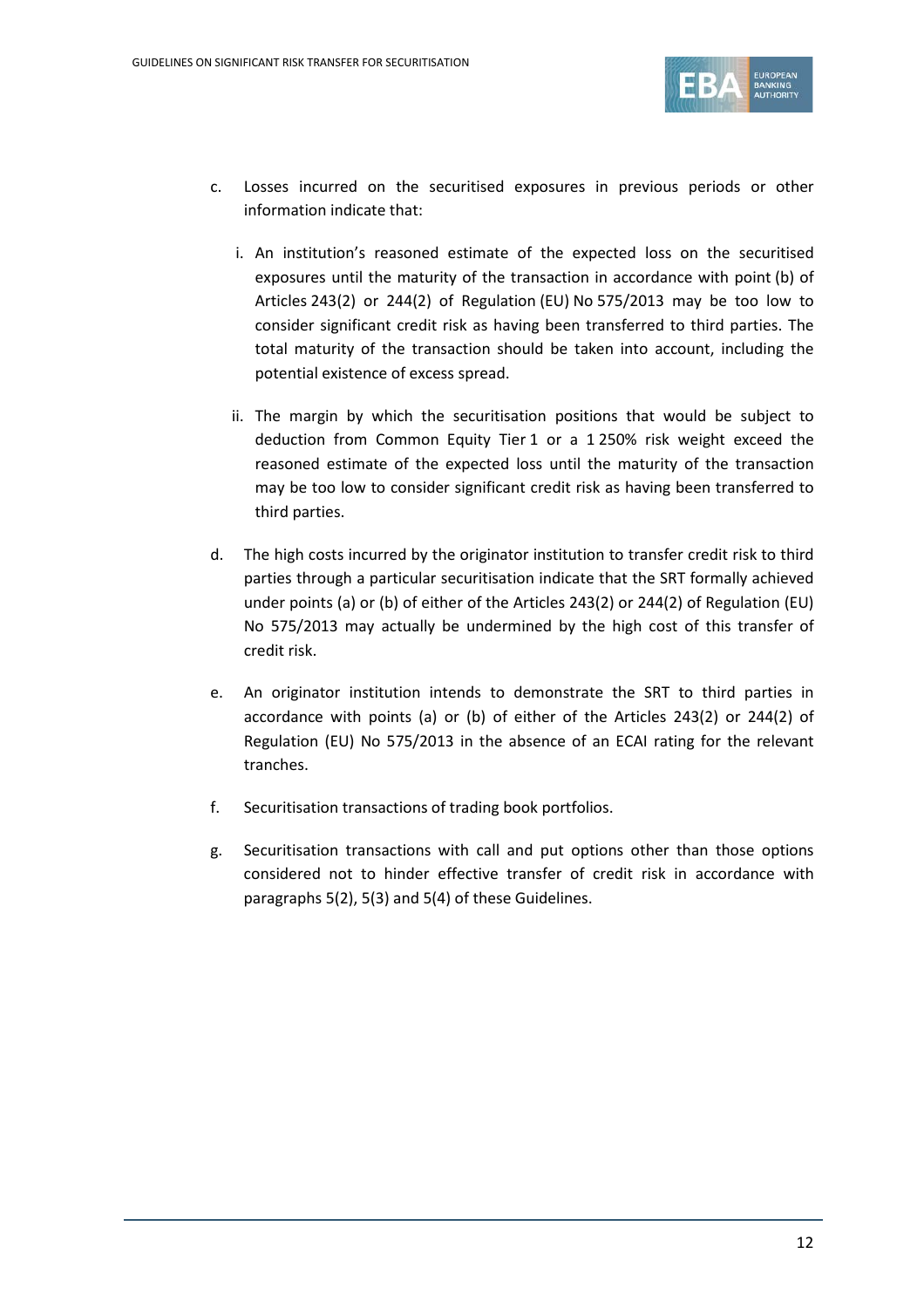

Title III - Requirements for competent authorities in case of application of Article 243 (4) or Article 244 (4) of Regulation (EU) No 575/2013 and in case of application of Article 243(2) or Article 244(2) of Regulation (EU) No 575/2013 where any of the circumstances in accordance with Title II applies

- 4. Assessment of the significance of the credit risk transfer
- 1. Competent authorities should assess the documentation and evidence provided by the originator institution relating to the securitisation in order to determine whether commensurate credit risk has been transferred to third parties and require additional information, where this is needed to conduct the assessment. Competent authorities should pay particular attention to amongst others, the following factors, as applicable:
	- a. the risk-weighted exposure amounts and, as relevant, expected loss amounts calculated for the securitised exposures before securitisation and the corresponding amounts for the tranches transferred and retained by the originator institution after securitisation;
	- b. with respect to originator institutions demonstrating SRT in accordance with Articles 243(4) or 244(4) of Regulation (EU) No 575/2013, the methods used to demonstrate that the credit risk which has been transferred is commensurate with the possible reduction in own funds requirements;
	- c. where the originator institution has used internal models to demonstrate that significant credit risk has been transferred, whether these models are appropriately robust and where external models have been used whether these models have been integrated into the originator institution's regular processes, and whether the originator institution has an appropriate understanding of how the model operates and its underlying assumptions;
	- d. where the originator institution has used specific stress assumptions on the underlying asset pool, the suitability of such assumptions and how these assumptions and resultant projected losses compare with those used for supervisory stress testing or with other empirical sources of such data, such as the rating agencies.
- 2. Competent authorities should consider whether the originator institution has sufficient knowledge of the underlying assets in order to be able to conduct an appropriate credit risk transfer analysis and should also consider whether there is idiosyncratic risk in the portfolio which is not captured by the originator institution's credit risk assessment or capital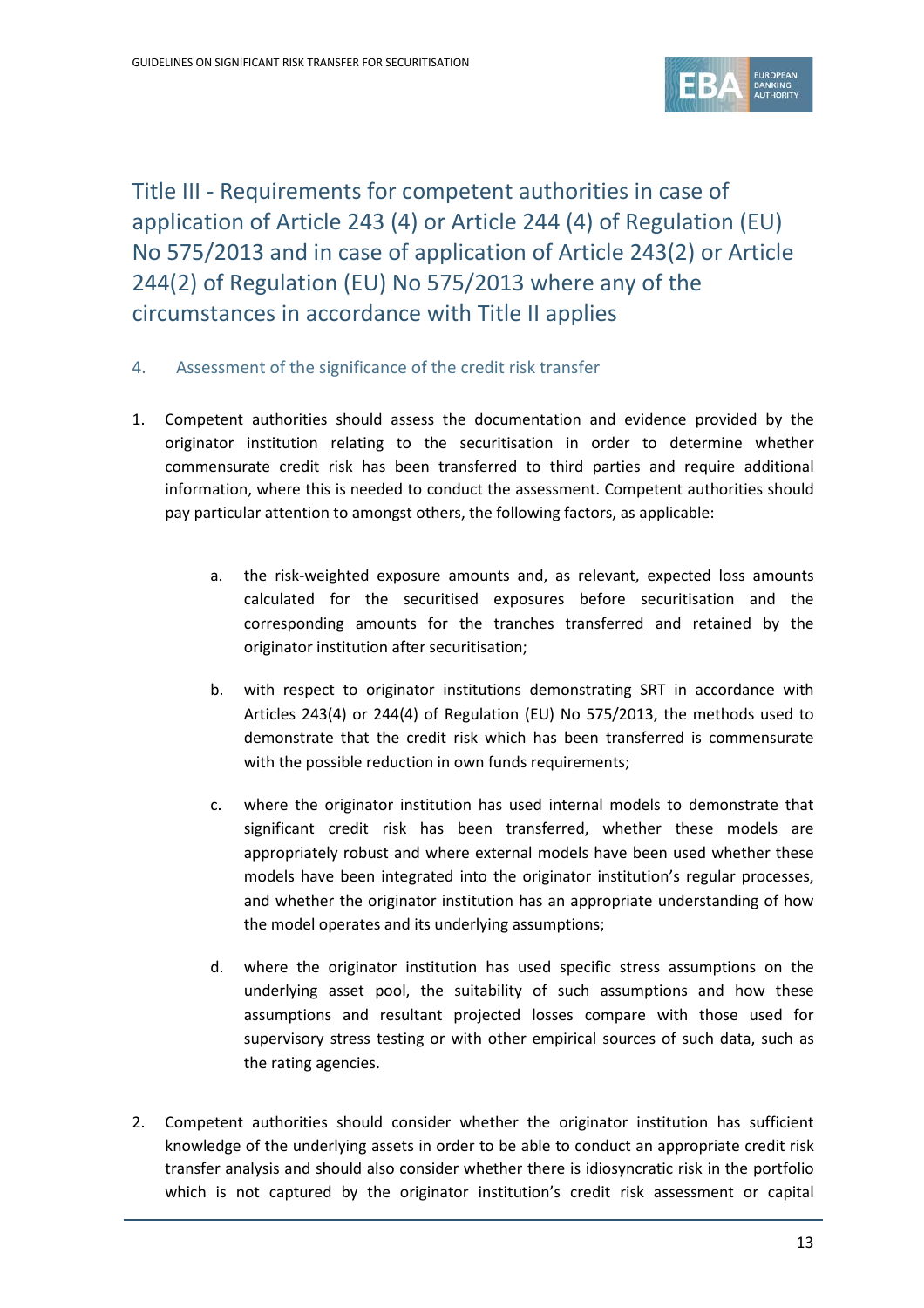

calculations. Idiosyncratic risk should be captured through more conservative assumptions than a standard "base case" scenario. This conservatism should seek to capture idiosyncratic risk which may correspond with a "stress case" scenario if applicable.

3. In the case where the originator institution is relying on the supervisory formula to determine its post-securitisation own funds requirements, competent authorities should consider how sensitive the own funds requirements on the originator institution's retained securitisation positions are to changes in the underlying IRB parameters. If the capital requirements on the retained securitisation positions are highly sensitive to small changes in these parameters, it is less likely that commensurate credit risk has been transferred.

### 5. Assessment of structural features

- 1. Competent authorities should assess if there are structural features in a transaction which might undermine the claimed credit risk transfer to third parties, such as features like optional calls or other contractual arrangements which in case of traditional securitisations increase the likelihood that assets will be brought back onto the originator institution's balance sheet or in case of synthetic securitisations increase the likelihood that the credit protection will be terminated before the transaction's maturity.
- 2. For traditional securitisations, only the following call options granted to originator institutions should not be considered detrimental to achieving effective transfer of credit risk by competent authorities, provided these call options do not grant an originator institution the right to repurchase from the transferee the previously transferred exposure to realise their benefits or oblige the originator institution to re-assume transferred credit risk:
	- a. regulatory call options or tax call options that are only exercisable if there are changes of the legal or regulatory framework that have an impact on the content of the contractual relationship of the respective securitisation transaction or that affect the distribution of economic benefits derived from the respective securitisation transaction by any of the parties in the transaction;
	- b. clean-up calls meeting the conditions referred to in Article 243(5)(f) of the CRR.

For synthetic transactions, any call options fulfilling the criteria set out in paragraph 5(2)(a) or 5(2)(b) do not need to be considered by competent authorities.

- 3. Furthermore, and to avoid any uncertainty, for traditional securitisation, any option granted to securitisation investors, with the exception of options that are only exercisable in the event of contractual breaches by the originator institution, should be considered by competent authorities as preventing an originator from achieving effective transfer of credit risk.
- 4. For synthetic securitisations, any option granted to securitisation investors or credit protection providers that is only exercisable in the event of contractual breaches by other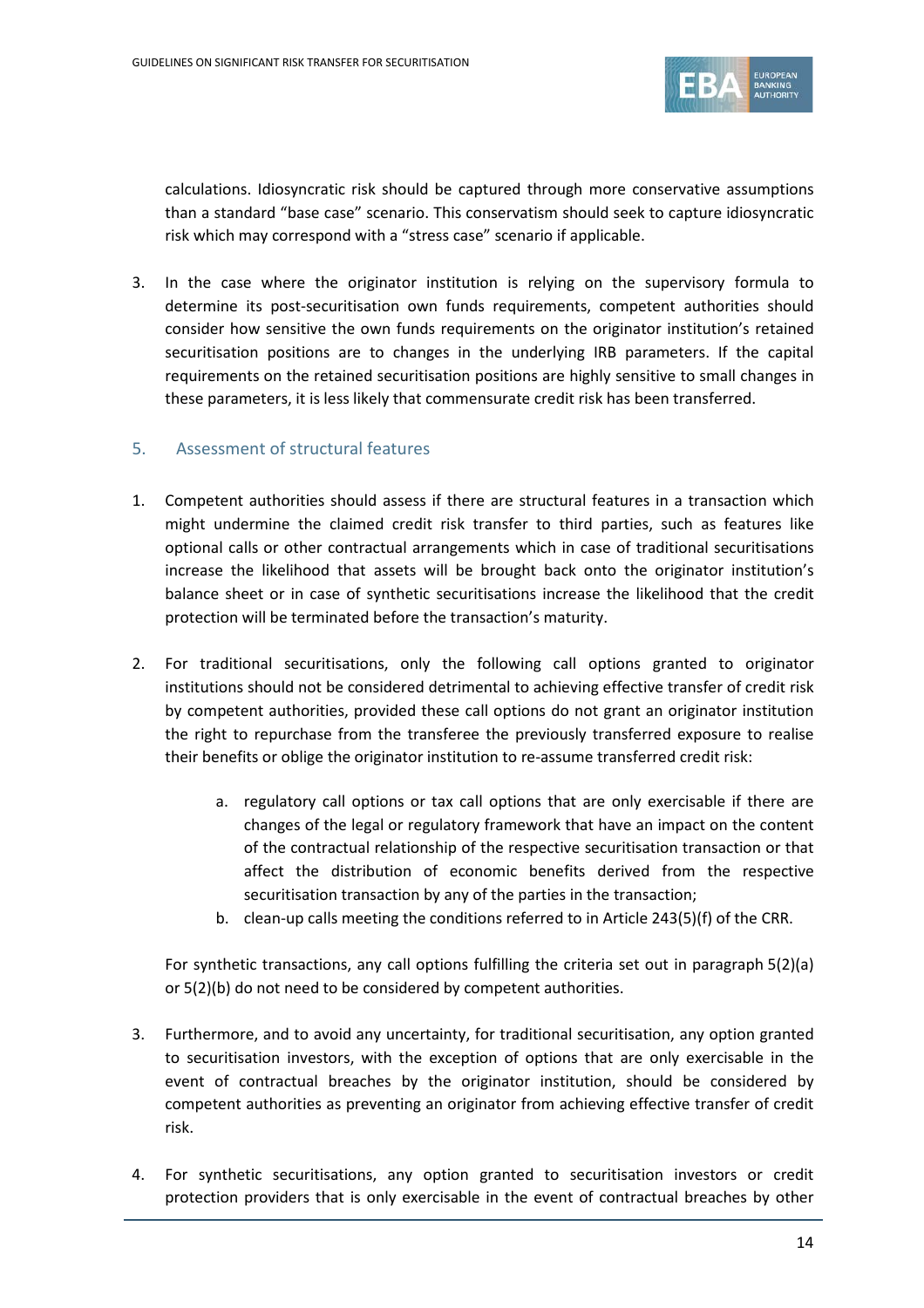

parties involved in the transaction should not be considered by competent authorities as preventing an originator institution from achieving effective risk transfer of credit risk, provided the requirements of Article  $244(5)(c)$  of the CRR are fulfilled. All other options granted to securitisation investors or credit protection providers should be assessed by competent authorities, as they may result in additional own funds requirements due to maturity mismatches.

- 5. Competent authorities should consider if the originator institution has in the past repurchased transactions to protect investors and if the rules on implicit support as specified in Article 248 of Regulation (EU) No 575/2013 have been followed by the originator institution to ensure that risk has effectively been transferred.
- 6. Where transactions include replenishment periods, competent authorities should consider the eligibility criteria of the assets in the underlying pool and give consideration to the minimum and maximum credit quality of eligible assets, and consider if the assets can be substituted into the structure with the view to protecting investors from losses while increasing credit risk to the originator institution to ensure that risk has effectively been transferred.
- 7. Competent authorities should consider that transactions do not include any embedded mechanism at origination that is reducing the amount of credit risk transfer by the originator institution to third parties disproportionately over time.

### 6. Mismatches between credit protection and underlying assets for synthetic securitisations

- 1. Competent authorities should consider if there are maturity or currency mismatches between the protection provided and the underlying assets. When considering the maturity of the protection, competent authorities should consider whether optional calls or other features might reduce the maturity of the protection in practice, and how this relates to the expected time of defaults on the asset pool.
- 2. Competent authorities should assess maturity mismatches for transactions where asset pools are able to replenish as originator institutions may substitute in longer maturity assets towards the back-end of the protection period, increasing any maturity mismatch.
- 3. Competent authorities should assess currency mismatches for transactions where asset pools contain a different currency profile to the liabilities. Where such mismatches occur, prudent haircuts should be applied to the capital relief sought in accordance with the views of the competent authorities. Mitigating instruments, such as currency swaps should be assessed for appropriateness in terms of the balance swapped, the duration of the swap itself, and any contingent triggers.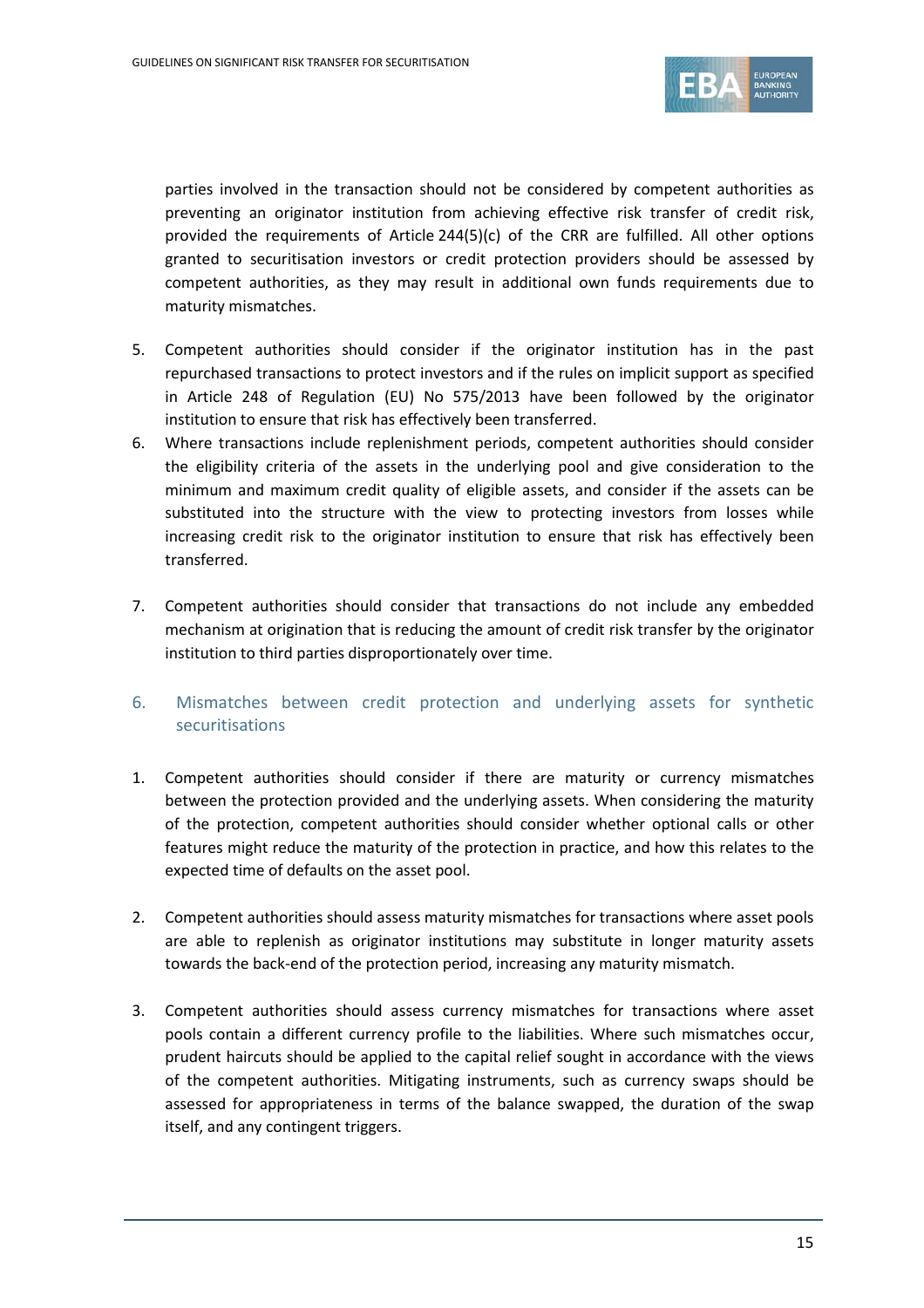

#### 7. Credit protection issues for synthetic securitisations

- 1. Where the securitisation is achieved synthetically using a credit derivative or a guarantee, competent authorities should ensure that the credit protection meets all the relevant requirements set forth in Regulation (EU) No 575/2013 and provides sufficient certainty of payment so as not to undermine the credit risk transfer. If the credit protection is funded, the collateral arrangements should be considered including that they meet all the relevant requirements set forth by Regulation (EU) No 575/2013 for funded credit protection. If the credit protection is unfunded, competent authorities should consider whether suitable arrangements are in place to ensure timely payment.
- 2. Competent authorities should consider the credit events that are covered by the credit protection obtained (e.g. whether it includes standard credit events like bankruptcy, failure to pay or restructuring of loans).
- 3. If premia paid to credit protection provides are not recognised in the profit and loss account of the originator institution, competent authorities should consider whether premia paid to credit protection providers are excessively high to the extent that SRT will be undermined. This could be assessed in a number of ways such as by looking at the premia paid compared to (i) the yield of the asset pool, or (ii) the losses being covered by the protection, or (iii) fair market rates, or (iv) some combination of these various factors. Competent authorities should also consider whether there are other features of the transaction outside of premia, such as fees, which effectively increase the cost of the protection being provided to the extent that credit risk transfer will be undermined.
- 4. Where premia are paid up-front, or not linked to losses in the asset pool being protected or otherwise guaranteed, competent authorities should consider if this reduces the extent of credit risk transfer.

#### 8. SRT to third parties

1. Competent authorities should assess whether significant credit risk is transferred to third parties who are not connected to the originator institution in a manner that might undermine the credit risk transfer. Competent authorities should consider any relevant connection between the investors or credit protection providers and the originator institution, and whether the originator institution provides the third parties with significant financing when conducting their SRT assessment.

### 9. Credit ratings

1. Where an originator institution is using the Ratings Based Method as specified in Article 261 of Regulation (EU) No 575/2013 to calculate the own funds requirements for its exposures to a securitisation, competent authorities should consider whether the chosen credit rating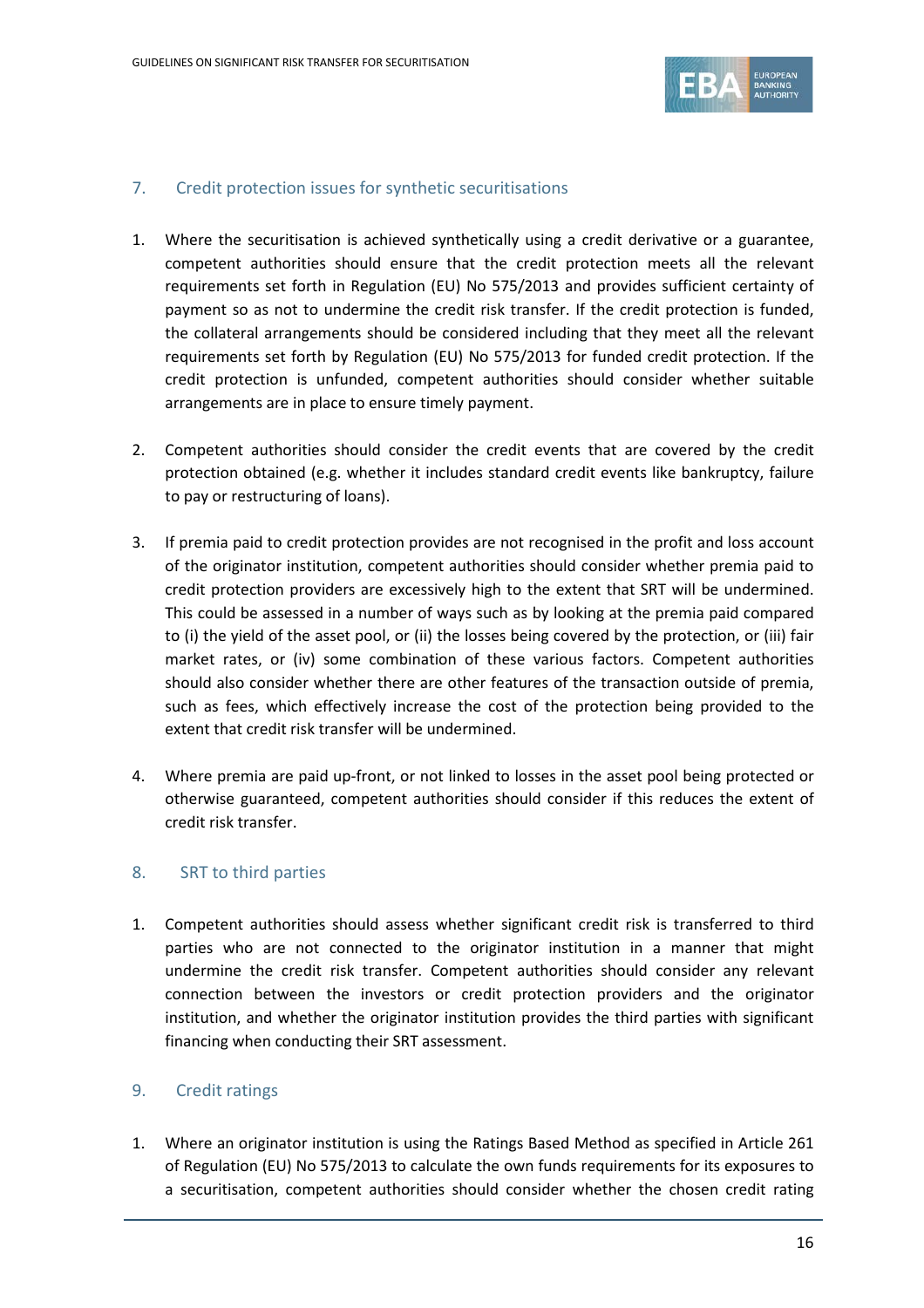

agency has appropriate experience and expertise in the asset class being rated insofar as the competent authorities are aware.

### 10. Internal policies for assessing transfer of credit risk and SRT

1. Competent authorities should consider whether the originator institution has appropriate internal policies for making its own assessment of credit risk transfer and SRT. This should include not only an initial assessment of the transaction when the originator institution is first seeking the exclusion of securitised exposures from the calculation of risk-weighted exposure amounts and, as relevant, expected loss amounts, but should also consider the ongoing assessment of SRT during the life of the transaction.

### Title IV - Requirements for originator institutions

Part 1 - General requirements for all transactions claiming SRT under Article 243 and 244 of Regulation (EU) No 575/2013

- 11. Requirements relating to SRT
- 1. Originator institutions should provide the competent authority with all requested information of the securitisations on which they intend to demonstrate SRT, so that competent authorities can conduct the assessment of SRT to third parties as specified in Title I to Title III of these Guidelines.
- 2. Originator institutions should at least notify the relevant competent authority of any securitisation on which they intend to demonstrate SRT which is not similar in structure and portfolio composition to previous transactions notified by the institution.

### 12. Governance and policies around SRT assessments

- 1. Originator institutions should have a governance process in place for evaluating transactions claiming SRT. This process should include details of relevant committees, any internal approval procedure, and evidence of appropriate stakeholder involvement and a suitable, auditable trail of documentation.
- 2. Originator institutions should have appropriate systems and controls regarding SRT through securitisation, including for the ongoing monitoring of SRT requirements, at least on a quarterly basis, throughout the maturity of relevant transactions.
- 3. Originator institutions should have policies and methodologies in place that ensure ongoing compliance with all SRT requirements according to Articles 243 and 244 of Regulation (EU) No 575/2013.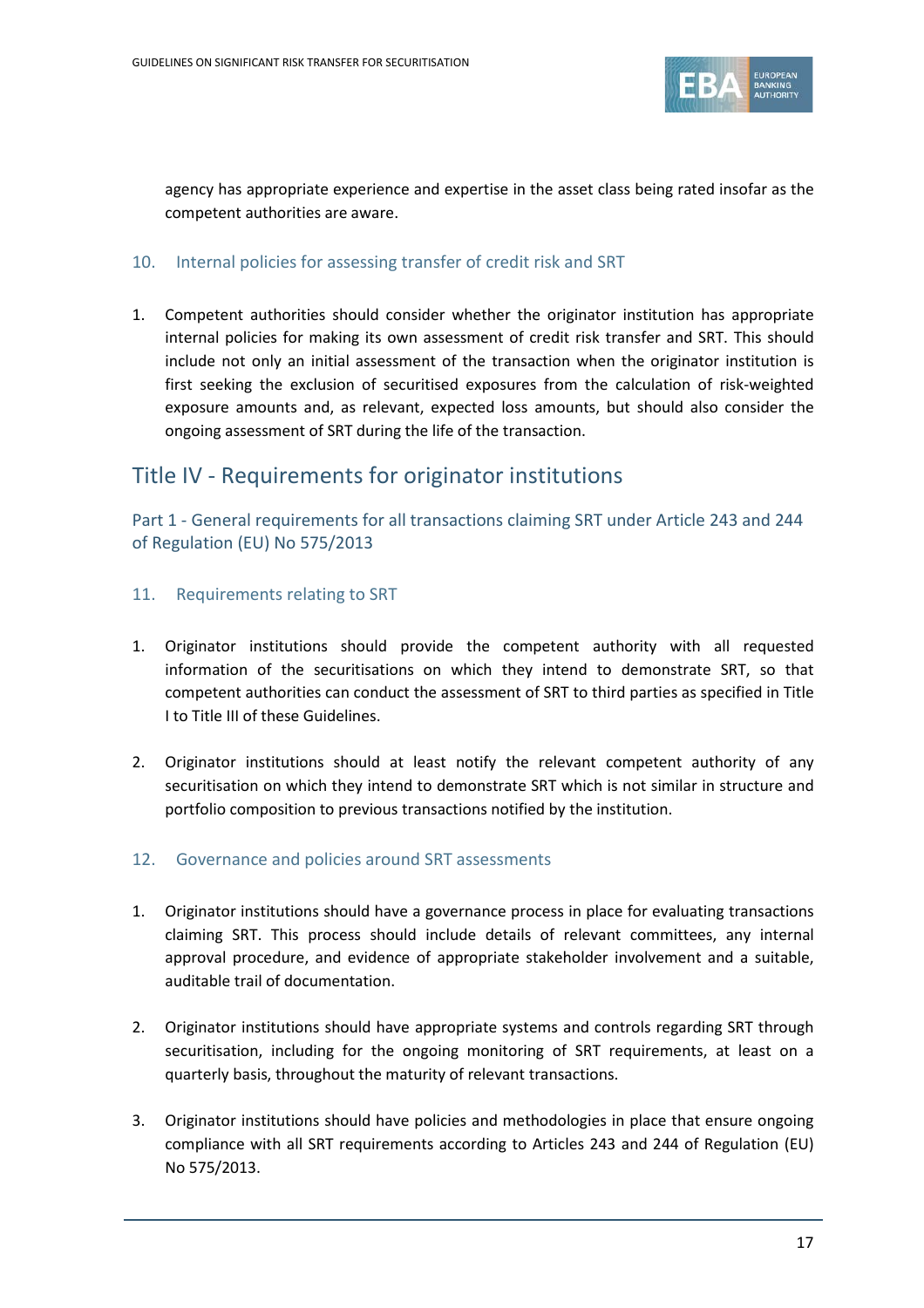

### Part. 2 - Specific requirements for originator institutions in order to comply with Article 243(4) or 244(4) of Regulation (EU) No 575/2013

### 13. Risk-management and self-assessment

- 1. Originator institutions should have policies and methodologies in place that ensure the possible reduction of own funds requirements achieved by originator institutions through securitisation is justified by a commensurate credit risk transfer to third parties.
- 2. Originator institutions' SRT policies should be part of their broader capital allocation strategies. In particular, the originator institutions' policies on transfer of credit risk and SRT to third parties should specify how transactions claiming SRT align with originator institutions' overall risk management strategies and internal capital allocation.
- 3. Originator institutions should make an assessment of the risks involved on any potential transaction claiming SRT, including an assessment of the risk of the underlying assets, an assessment of the securitisation structure itself considering the credit risk of the tranches and other relevant factors that affect the substance of credit risk transfer.
- 4. When conducting their SRT assessment, originator institutions should also consider whether the possible reduction of own funds requirements is in line with the economic credit risk transfer achieved, for example by comparing the effects of the securitisation on originator institutions' economic capital and on originator institutions' own funds requirements.
- 5. Originator institutions should analyse whether they can prudently afford the premia payable under the relevant transactions given their earnings, capital, and overall financial condition.

### 14. Other requirements

- 1. Originator institutions should use appropriate methods and procedures to assess and demonstrate SRT.
- 2. Originator institutions should assess the expected loss (EL) and the unexpected loss (UL) of the securitised assets throughout the maturity of the transaction when conducting an SRT assessment.
- 3. Originator institutions should consider the transaction structure and structural features of the securitisation, for example, if the transaction is cash or synthetic, any hedging techniques or maturity mismatches, if any.
- 4. In order to identify such factors that may undermine the transfer of credit risk and SRT to third parties, originator institutions should evaluate the degree of credit risk mitigation or credit risk transfer of a transaction considering, amongst others, factors such as the following, to the extent applicable: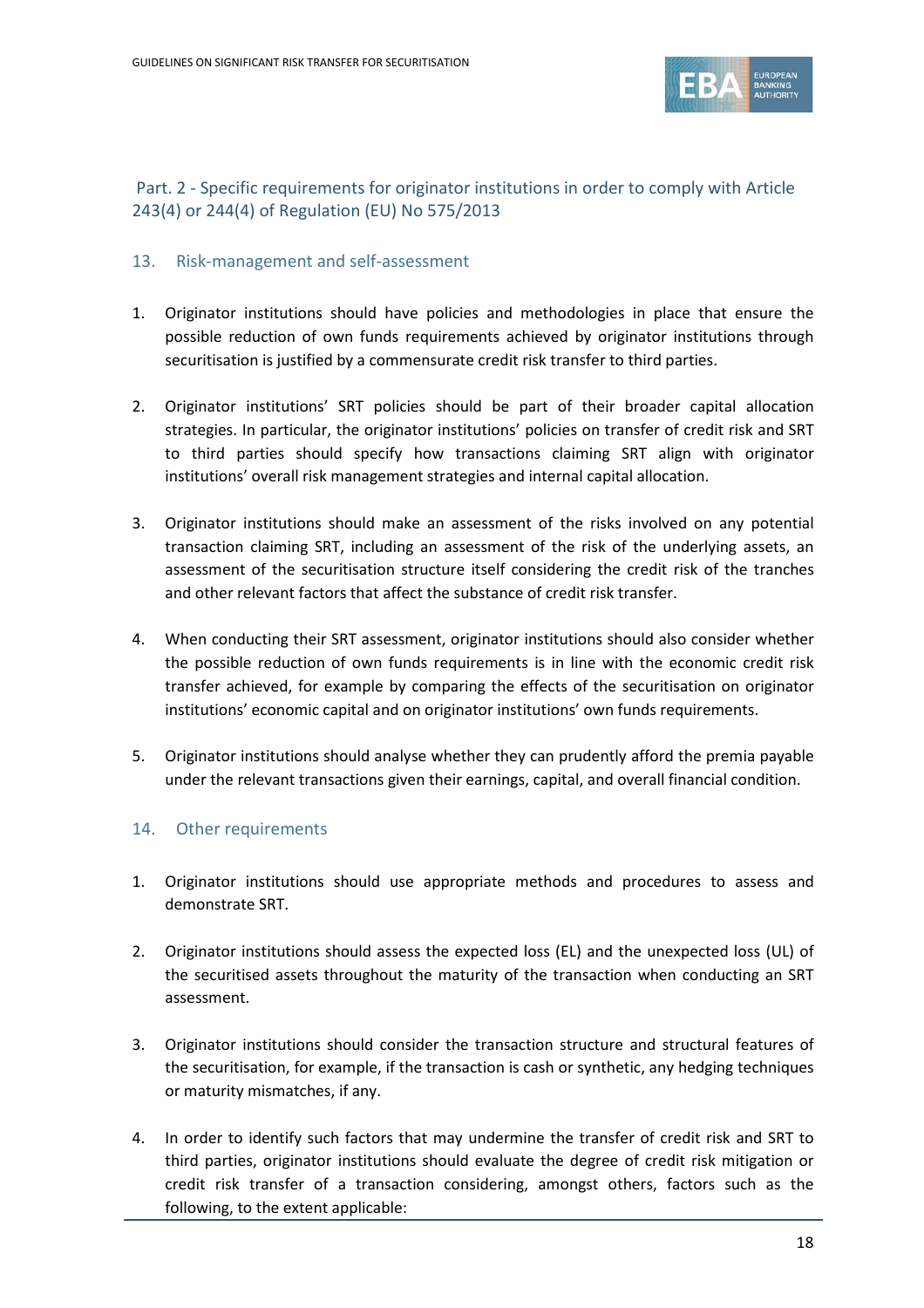

- a. A comparison of the present value of premia and other costs not yet recognised in own funds relative to losses of the protected exposures over a variety of stress scenarios;
- b. The pricing of the transaction relative to market prices, including appropriate consideration of premium payments;
- c. The timing of payments under the transaction, including potential timing differences between the originator institutions' provisioning for or write downs of the protected exposures and payments by the protection seller;
- d. A review of applicable call dates to assess the likely duration of the credit protection obtained relative to the potential timing of future losses on the protected exposures;
- e. An assessment of counterparty credit risk, in particular an analysis of whether certain circumstances could lead to the originator institutions' increased reliance on the counterparty providing credit protection at the same time that the counterparty's ability to meet its obligations is weakened;
- f. The nature of the link between the different entities involved in the transaction (originator, arranger, investors, protection seller etc);
- g. The existence of implicit forms of credit enhancement;
- h. The thickness of the mezzanine and junior tranches relative to the credit risk profile of the underlying exposures; and
- i. An assessment of the credit risk of the underlying assets: this could be achieved through stresses applied to the underlying assets, an assessment of the payment profile of the exposure to the underlying assets' credit risk, evaluation of key credit risk factors (i.e. LGD, PD, EAD, etc.).

### Title V- Final Provisions and Implementation

National competent authorities should implement these Guidelines by incorporating them in their supervisory procedures within six months of adoption. Thereafter, national competent authorities should ensure that institutions fully comply with these Guidelines for all transactions entered into after the adoption of these Guidelines.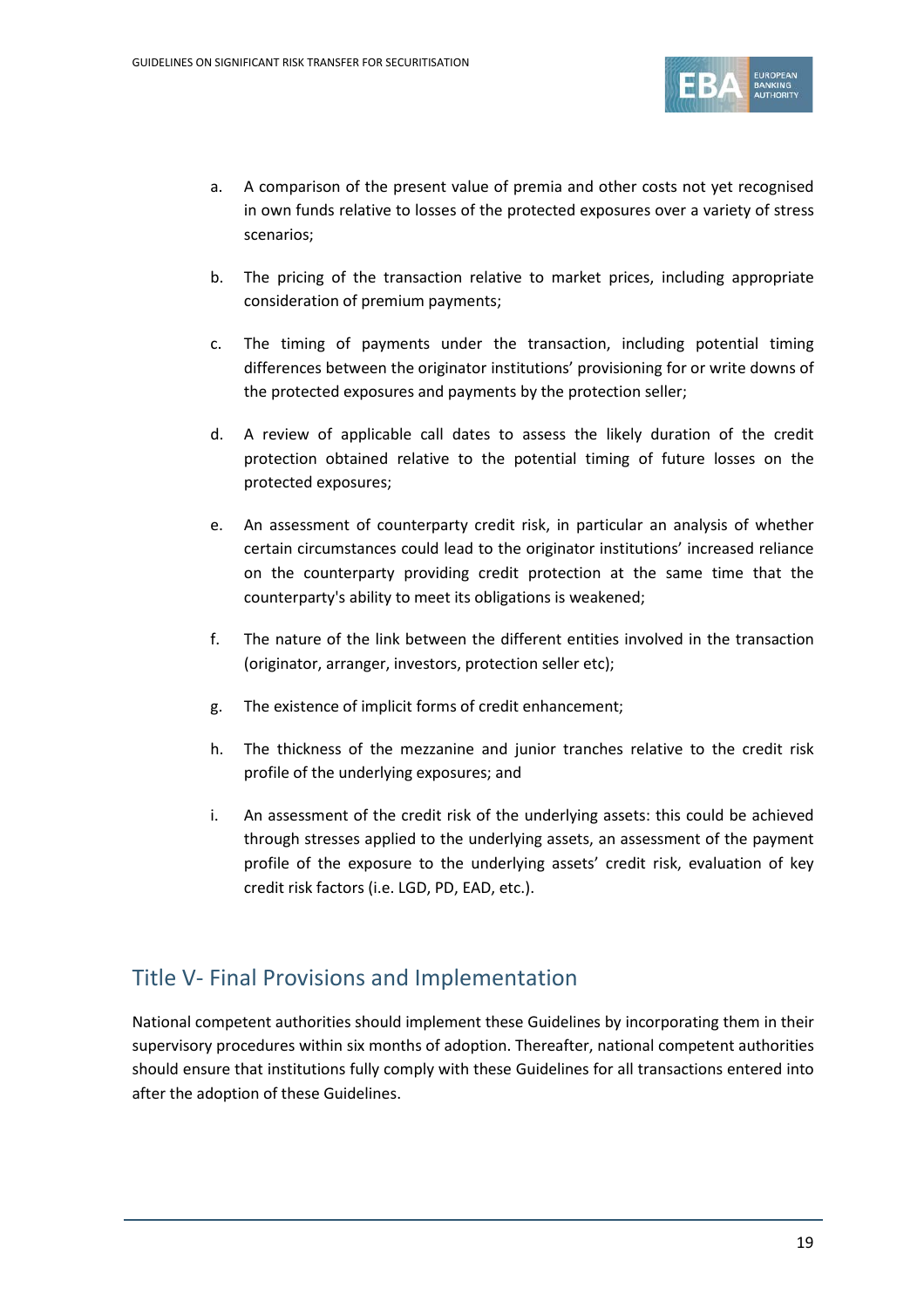

## Annex 1 – Reporting Template for Competent Authorities

| <b>Name of the Competent Authority</b>                 | <b>Transaction X</b>                                       |
|--------------------------------------------------------|------------------------------------------------------------|
| NSA assessment date:                                   | DD/MM/YYYY                                                 |
| NSA review outcome:                                    |                                                            |
|                                                        |                                                            |
| CRR - Article of application:                          | <243(2), 243(4), 244(2), 244(4)>                           |
| Reason for comprehensive assessment:                   | <gl 1,="" ii="" other="" para="" title=""></gl>            |
| Originators call options included in transaction:      | <yes, no=""></yes,>                                        |
|                                                        |                                                            |
| Colllateral Type:                                      | {RMBS, CMBS, Student Loans, Corporate Loans,               |
|                                                        | Leveraged Ioans, CRE Loan, Trade Finance, etc.}            |
| Reference Currency ("Ccy"):                            |                                                            |
| Deal Notional (in Ccy):                                | mm                                                         |
| RWA Pre Securitisation (in Ccy):                       | mm                                                         |
| Pre Securitisation Capital Deductions (in Ccy):        | mm                                                         |
| RWA Equivalent of Pre Sec Capital Deduc (in Ccy):      | = Pre Securitisation Capital Deductions (in Ccy) / 8%      |
| Total RWA Equiv Pre Securitisation (in Ccy):           | = RWA Equivalent of Pre Sec Capital Deduc (in Ccy) +       |
|                                                        | RWA Pre Securitisation (in Ccy)                            |
| RWA Post Securitisation on Retained Tranches (in Ccy): | mm                                                         |
| Post Securitisation Capital Deductions (in Ccy):       | mm                                                         |
| RWA Equivalent of Post Sec Capital Deduc (in Ccy):     |                                                            |
|                                                        | = Post Securitisation Capital Deductions (in Ccy) / 8%     |
| Total RWA Equiv Post Securitisation (in Ccy):          |                                                            |
|                                                        | $=$ RWA Equivalent of Post Sec Capital Deduc (in Ccy) +    |
|                                                        | RWA Post Securitisation on Retained Tranches (in Ccy)      |
| RWA Reduction Sought After (in Ccy):                   | = Total RWA Equiv Pre Securitisation (in Ccy) - Total      |
|                                                        | RWA Equiv Post Securitisation (in Ccy)                     |
| RWA Reduction Sought After (in %):                     | = RWA Reduction Sought After (in Ccy) / Total RWA          |
|                                                        | Equiv Pre Securitisation (in Ccy)                          |
| First Loss Tranche (in Ccy):                           | mm                                                         |
| First Loss Tranche (in %):                             | %                                                          |
| First Loss Tranche Retained?:                          |                                                            |
| % First Loss Tranche Retained:                         | %                                                          |
| Mezzanine Tranche (in Ccy):                            | mm                                                         |
| Mezzanine Tranche (in %):                              | %                                                          |
| Mezzanine Tranche Retained?:                           |                                                            |
| % Mezzanine Tranche Retained:                          | %                                                          |
| Senior Tranche (in Ccy):                               | mm                                                         |
| Senior Tranche (in %):                                 | %                                                          |
| Senior Tranche Retained?:                              |                                                            |
| % Senior Tranche Retained:                             | %                                                          |
| Attachment Point of Risk Sold (%):                     | %                                                          |
| Detachment Point of Risk Sold (%):                     | %                                                          |
| Reference Portfolio Size (in Ccy):                     | mm                                                         |
| EL (in Ccy):                                           | mm                                                         |
| EL (in %):                                             | = EL / Reference Portfolio Size                            |
| EL+UL (in Ccy):                                        | mm                                                         |
| EL+UL (in %):                                          | = (EL+UL) / Reference Portfolio Size                       |
| Risk Transfer Claimed by Originator Institution (%):   | %                                                          |
|                                                        | NSA should include narrative information on the            |
|                                                        | assessment of SRT and key considerations for               |
|                                                        | approval including on structural features (incl.           |
| Qualitative information on assessment                  | originator call options), issues related to synthetic      |
|                                                        | securitisations, SRT to third parties, credit ratings, etc |
|                                                        | (if relevant)                                              |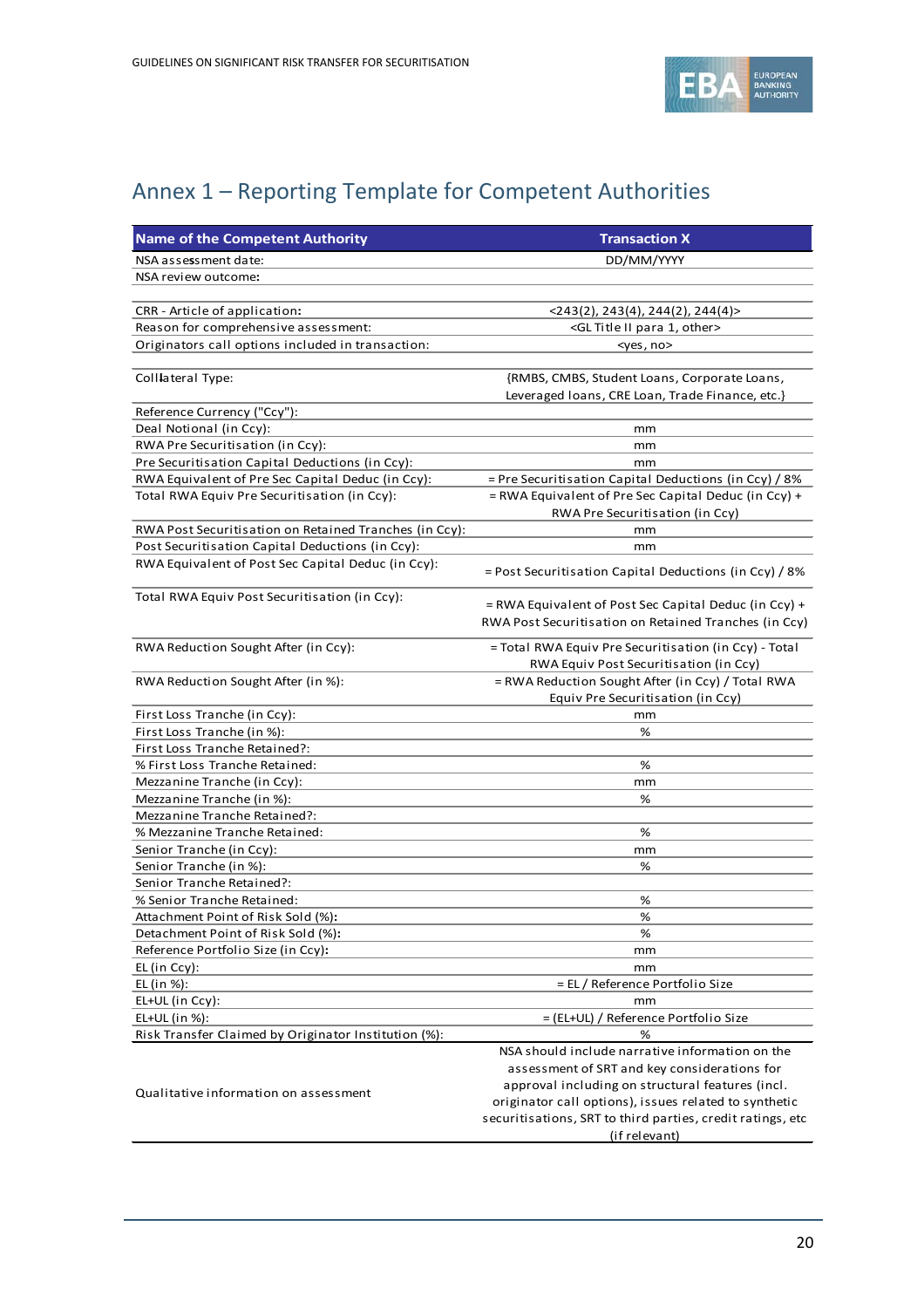

## 4. Accompanying documents

### 4.1 Cost- Benefit Analysis / Impact Assessment

### Introduction

Article 16(1) of the EBA Regulation (Regulation (EU) No 1093/2010 of the European Parliament and of the Council) provides that when any guidelines developed by the EBA shall be accompanied by an analysis of 'the potential related costs and benefits'. This analysis should provide an overview of the findings regarding the problem to be dealt with, the solutions proposed and the potential impact of these options.

The analysis of the draft Guidelines on the methodology proposed for assessing whether commensurate credit risk has been transferred to third parties in accordance with Article 243(4) or 244(4) CRR.

### Scope and nature of the problem

### *Issues identified by the European Commission*

Securitisation can help institutions to efficiently manage their balance sheet and diversify their funding sources. It is also a recognised credit mitigation tool, which can significantly reduce credit risk by transferring it to a third party. However the increased complexity of these instruments makes it harder to understand to which extent risks have effectively been transferred or mitigated. This opacity may also create incentives for firm to arbitrage between the securitisation framework and the credit risk framework in order to benefit from reduction in own funds.

### *Objectives of the Guidelines*

In article 243(6) and 244(6) of the CRR, the European Commission mandates the EBA to monitor the range of practices regarding the use of SRT and to specify guidelines regarding the assessment of SRT. This is to avoid that national supervisory authorities have substantially divergent approach regarding the matters that need to be assessed when reviewing whether a credit risk transfer is justified, which may create uncertainty regarding the reduction in capital requirements achieved from the securitisation framework across the EU.

The Guidelines specify which criteria competent authorities should use to assess whether a credit risk transfer is justified, and which requirements institutions should meet to facilitate this assessment. The requirements proposed in these Guidelines aim to achieve the following two objectives:

(1) To clarify the ways in which a firm can demonstrate that there is significant transfer of credit risk from its balance sheet.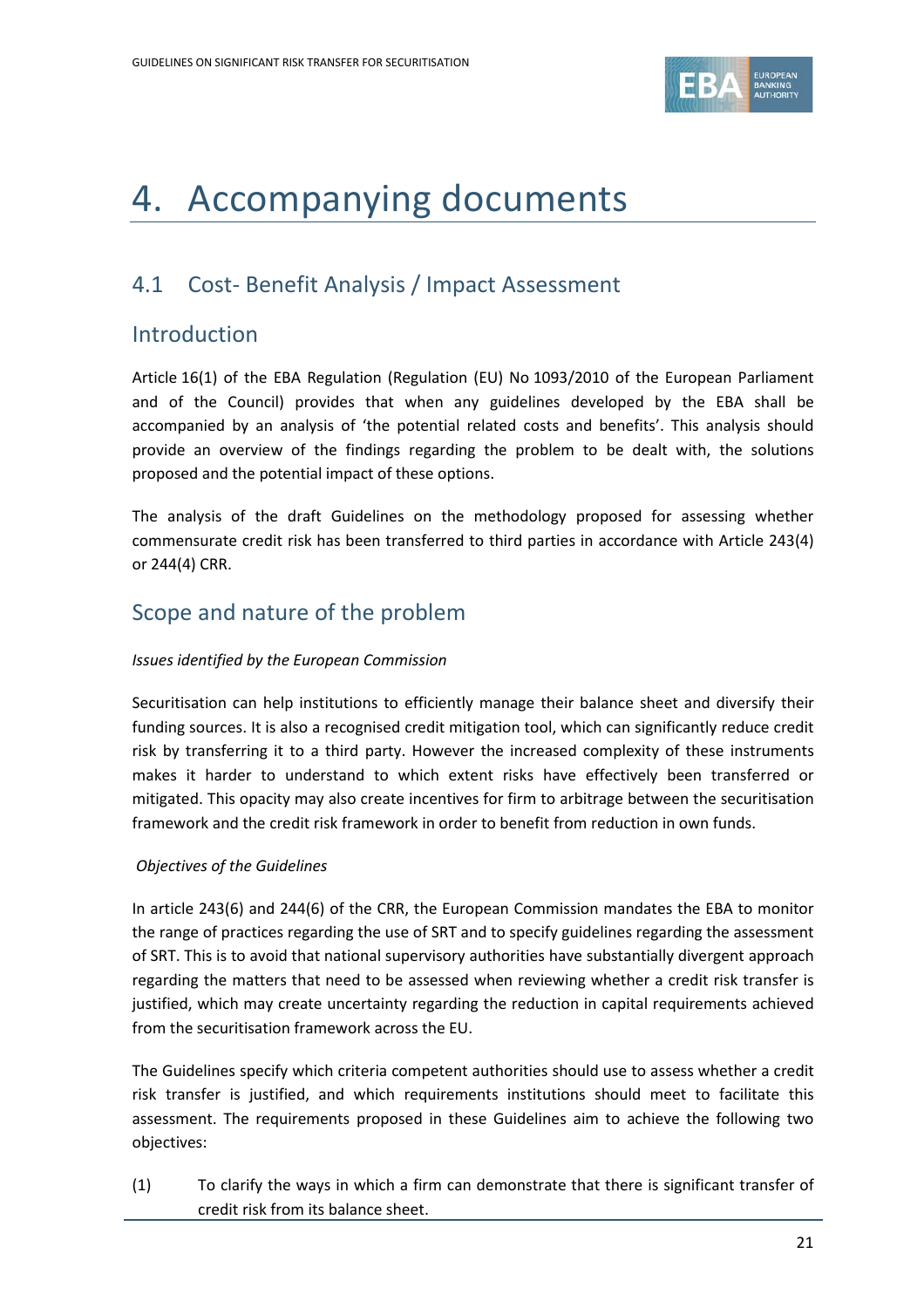

(2) To provide competent authorities with a framework to make decisions on the assessment of SRT that is as uniform as possible, in order to allow harmonised practices across member states.

The proposed guidelines seek through these two objectives to ensure that the reduction in capital requirements achieved from the securitisation framework is justified by the transfer of credit risk to third parties.

### Technical options considered

This section explains the rationale behind some of the choices that the EBA has made when designing the guidelines. The main principle followed was that a credit risk transfer will only be considered significant when the proportion transferred is commensurate with, or exceeds, the proportionate reduction in regulatory capital when comparing the firm's securitisation positions and the underlying exposures.

The Guidelines have been drafted to provide more guidance on the assessment of SRT according to Article 243 or Article 244 of the CRR and apply to both originator institutions and competent authorities. The guidelines include i) requirements for originator institutions when engaging in securitisation transactions for SRT, ii) criteria for competent authorities to assess transactions that claim SRT using Articles 243(2) or 244(2) and iii) requirements for competent authorities when assessing whether commensurate credit risk has been transferred to third parties in accordance with Articles 243(4) or 244(4). The scope of the Guidelines goes partly beyond the CRR mandate where this is considered necessary by the EBA.

### *Requirements for originators institutions*

These guidance set out some details of the procedures that institutions will need to undertake and the information institutions should provide to the competent authority when they are seeking to reduce their capital requirements by undertaking securitisation.

### *Requirements for competent authorities*

The guidelines establishes which criteria and test competent authorities should follow when they make an assessment of whether the reduction in risk-weighted exposure amounts is justified by a commensurate transfer of credit risk to third parties.

### **Costs**

Although the assessment of SRT by competent authorities is a requirement that has been in place since CRD II, different practices have been followed across member states and the proposed guidelines will therefore require some adjustment for institutions and competent authorities. There will be two types of costs: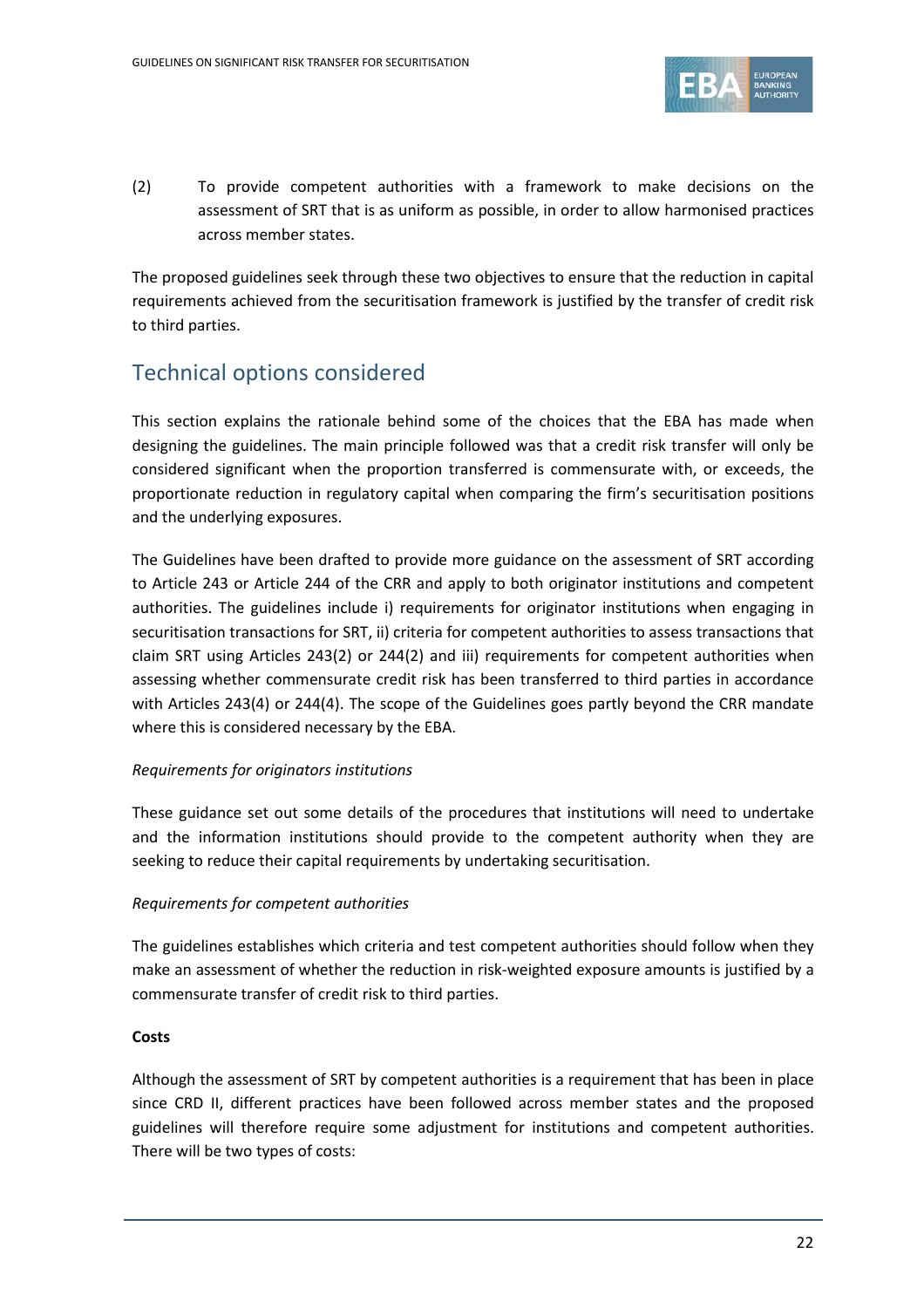

**Costs for national supervisory authorities –** The main direct cost for supervisory authorities will be in relation to the processes for assessing significant risk transfer. The guidelines specifies what matters the competent authority must assess and provides for criteria against which credit risk transfers have to be tested. As a result, these guidelines will generate additional compliance costs within those Member States which currently conduct less extensive checks than those proposed by the guidelines. Such costs for the competent authorities will be mainly driven for instance by the need to change some of their IT or system framework, to train existing staff or hire additional staff members.

**Costs for institutions –** The main costs for institutions will be related to setting up processes in order to be able to disclose the necessary information and evidence to the competent authorities.

The compliance costs of these guidelines are likely to vary between jurisdictions. Some competent authorities are already conducting assessments which meet the criteria presented in the guidelines, and therefore will require them only very few additional resources, whereas in a few other jurisdictions where such assessment are not so frequent, competent authorities and institutions may have to have bear larger costs.

#### **Benefits**

By specifying the matters that competent authorities must assess when reviewing whether a credit risk transfer is justified due to a securitisation, these guidelines ensures that competent authorities uses the same methodology to establish whether a transfer of significant credit risk will be deemed to have taken place in a given case.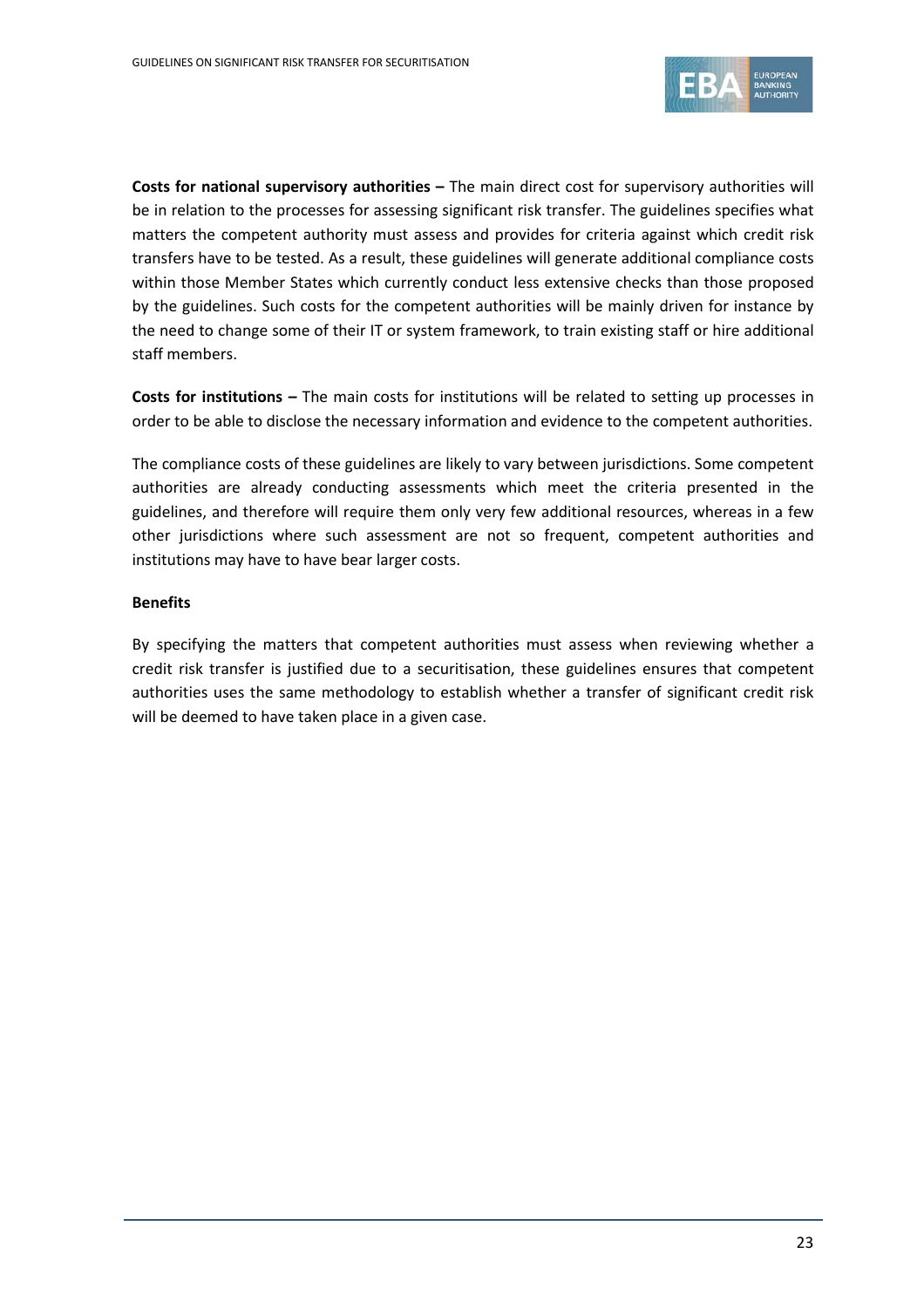

### 4.2 Views of the Banking Stakeholder Group (BSG)

The BSG welcomes this regulatory initiative, which promotes the consistent treatment of credit risk transfer in securitisations as well as promoting convergence in supervisory practices. This will contribute to the development of a level playing field, improving comparability across jurisdiction.

However, this will result in additional costs for originators (information to be provided, changes in governance and procedures) and, when implementing the requirements, it will be important to ensure that originators are not unnecessarily overburdened. The application of the principle of proportionality should be carefully observed in this regard.

The CRR approach towards securitisations is conservative in the sense that it only allows capital mitigations for securitisations with SRT, i.e. it requires a credit risk transfer that exceeds explicit minimum quantitative thresholds, in addition to complying with several qualitative requirements.

This general framework is not rigid; on the contrary; it provides flexibility for supervisors to decide on SRT on a case-by-case basis (on their own initiative or at the request of the entity) to grant the benefits of SRT when the supervisor is confident that risks have been effectively transferred to a sufficient extent. The BSG welcomes this flexibility because a rigid framework would not take account of the diversity of securitisation practices.

However, the BSG recognises that this flexibility could also generate very different supervisory approaches by different national supervisors. To mitigate these undesired effects, the CRR includes a mandate to the EBA to monitor the range of practices in this field and to issue guidelines on the assessment of SRT. The EBA shall review MS implementation of these guidelines, and will then provide its advice to the Commission by 31 December 2017 on whether binding technical standards are required.

The BSG questions whether the scope of the guidelines exceeds the CRR mandate and wonders whether, in the context of the gradual approach adopted by the CRR (issuance of guidelines in 2014, revision of the implementation and decision in 2017 on whether technical standards are needed), more specific guidance is appropriate in the short term, thus mitigating uncertainty related among other things to RWAs in the future. In particular, the BSG believes the Guidelines should include quantitative indicators to help supervisors decide and to ensure there is a certain degree of harmonisation across European financial systems, for example with regard to (i) the thickness of securitisation tranches; (ii) losses incurred on the securitised exposures; and (iii) high costs of the transfer of credit risk.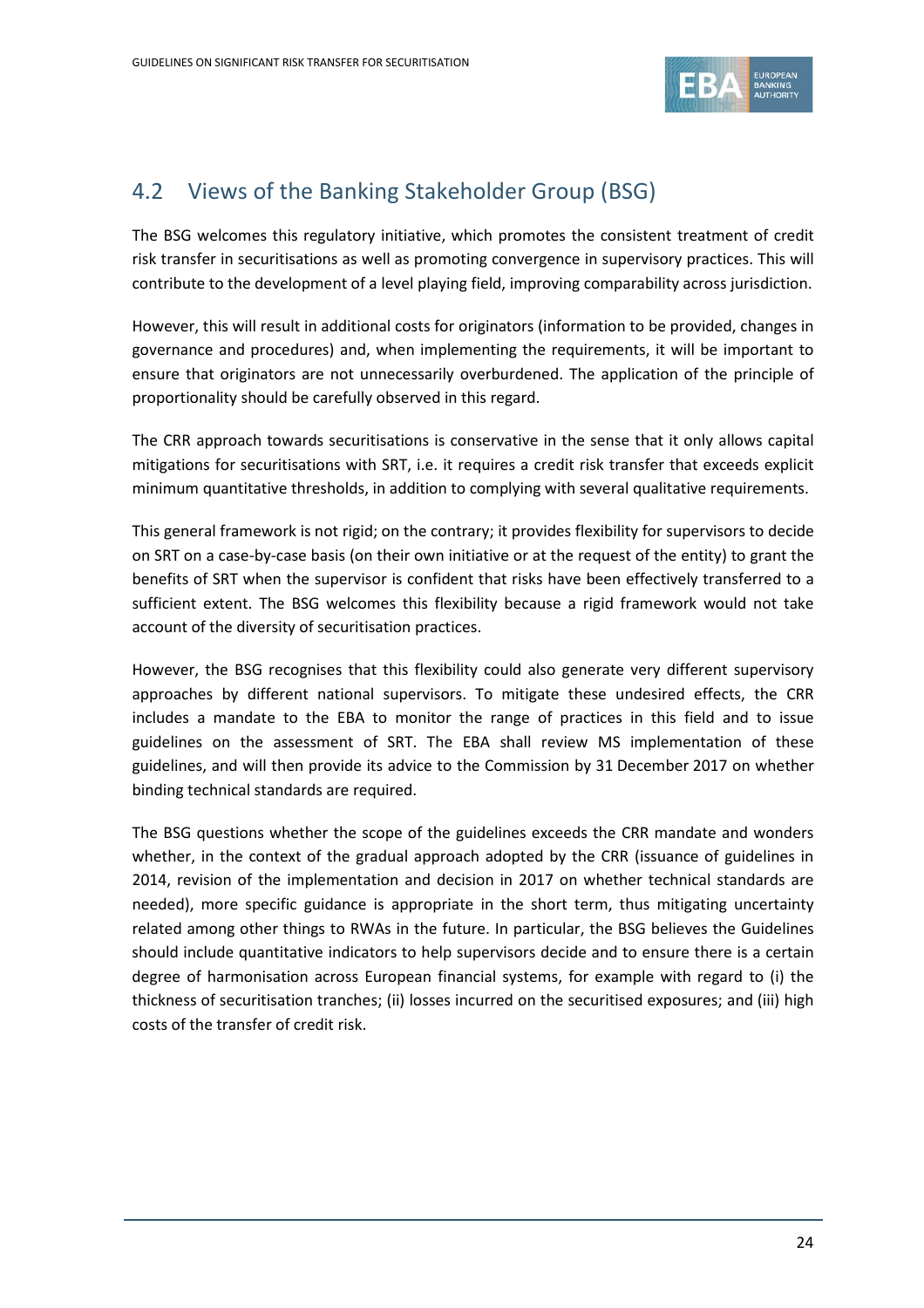

### 4.3 Feedback on the public consultation

The EBA publicly consulted on the draft proposal contained in this paper.

The consultation period lasted for three months and ended on 18 March 2014. Seven responses were received, of which five were published on the EBA website.

This paper presents a summary of the key points and other comments arising from the consultation, the analysis and discussion triggered by these comments and the actions taken to address them if deemed necessary.

In many cases, several industry bodies made similar comments or the same body repeated its general comments in the response to question 1. In these cases, the comments and EBA analysis are included in the section of this paper where the EBA considers them most appropriate.

Changes to the draft Guidelines have been incorporated as a result of the responses received during the public consultation.

### **Summary of key issues and the EBA's response**

The main issues raised during this consultation were the application of the Guidelines to existing transactions (grandfathering), the requirement to transfer credit risk to independent third parties, the impact of agreed call options on SRT, the lack of detail on the notification process for new SRT transactions, and the proposed criteria for assessing the cost of credit protection obtained by the originator institution.

With regard to the application of the Guidelines to existing transactions, the EBA recognises the burden that the application of the Guidelines to new and existing transactions may place on institutions and competent authorities. As introducing the Guidelines on a retroactive basis could create problems for both competent authorities and originator institutions, the EBA has decided that only transactions entered into six months after adoption of these Guidelines will need to comply with the Guidelines. Respondents also requested confirmation that a legal connection or another type of connection between the credit protection provider and the originator institution is not sufficient reason to exclude the SRT per se. In response to this request, the EBA has amended paragraph 8 of the Guidelines to include a clarification that, irrespective of the type of connection between the originator institution and the third party that is assuming part of the credit risk, competent authorities should assess whether those parties are connected in a manner that might undermine the credit risk transfer. The existence of any connection between those parties therefore does not necessarily have to hinderSRT recognition.

Some respondents did not agree with the statement made in the second explanatory box on page 12 of the draft Guidelines according to which in principle SRT cannot be achieved for a traditional securitisation that includes a time-call option. The respondents believed that this statement was not in line with Article  $243(5)(e)(iii)$  of the CRR, which does not exclude (re)purchases of securitisation positions by the originator or sponsor beyond its contractual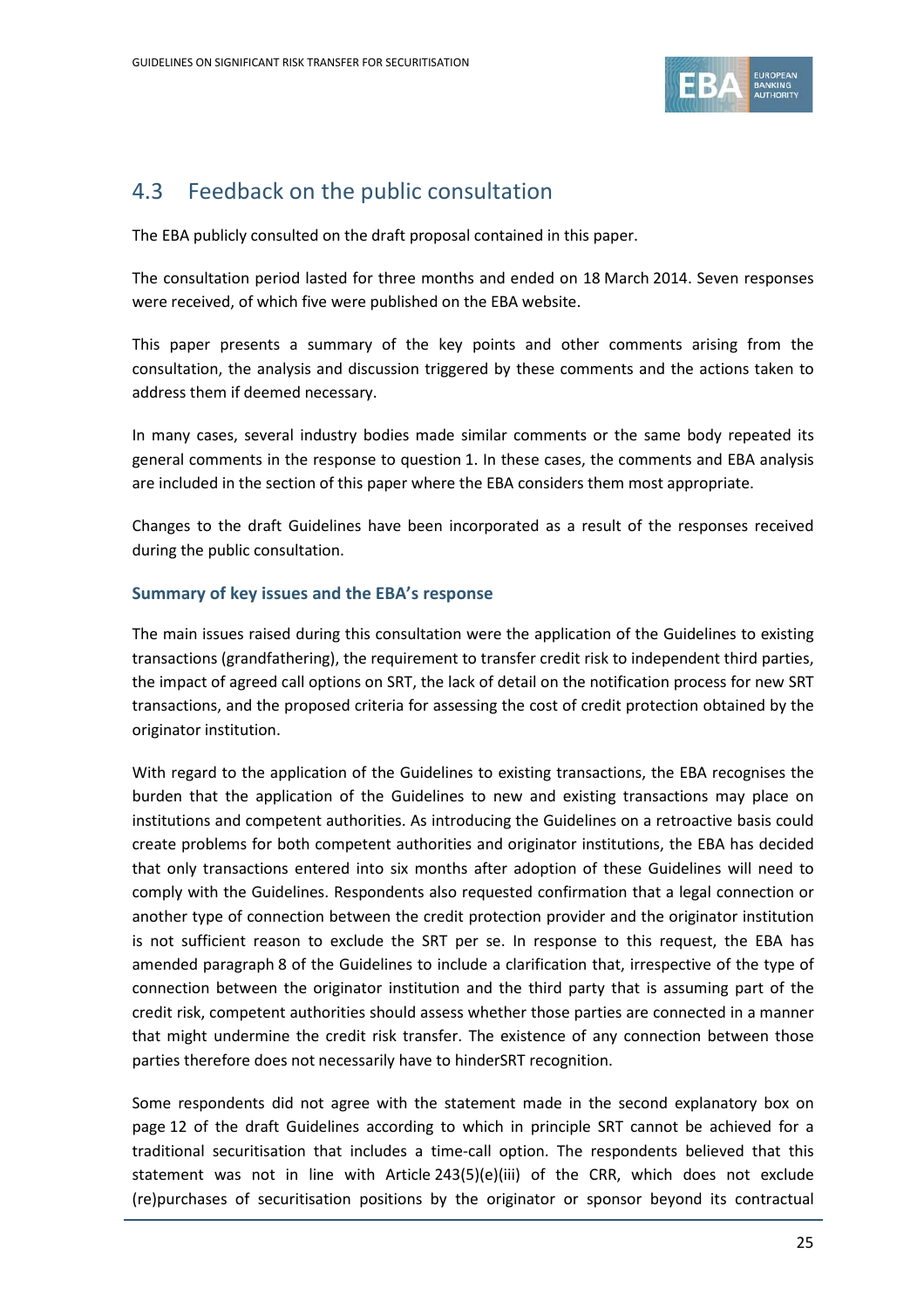

obligations provided that the documentation clarifies that these (re)purchases are exceptional and may only be made at arms' lengths conditions. In response to this request, the EBA has amended paragraph 5 of the Guidelines to include clarification of which call options should not be considered detrimental to achieving effective transfer of credit risk and for which call options the competent authority should perform a comprehensive assessment to ensure there is effective transfer of the credit risk to a third party.

Regarding the notification process for SRT transactions, clarification was requested on when the information on a new securitisation must be provided, what information must be provided, on which level the information must be provided, and under what circumstances originator institutions may assume that a competent authority does not object to a new SRT transaction. Due to the variety of approaches currently taken by competent authorities to reviewing SRT transactions and the variety of factors that have to be considered when defining notification requirements, the EBA is, at this stage, of the view that competent authorities should further elaborate on the details of the notification process when implementing these Guidelines.

In respect of the cost of credit protection assessment, respondents questioned the appropriateness of the proposed 'yield of the asset pool' criterion and requested further clarification that a transaction for which SRT is claimed must pass the cost of credit protection test right at the outset of the transaction, that only features that are directly linked to the credit protection have to be taken into account, and that the features to be considered in the assessment do not include payments or other benefits to the credit protection provider that have their reason outside the transaction. The EBA generally regards a comparison of the yield of the asset pool and the premia to be paid for the credit protection as an important factor but acknowledges that the significance of this factor compared to other factors also depends on the loss expectations for the asset pool at the point in time at which the premia to be paid for the credit protection are agreed. Furthermore, while the focus of the cost of credit protection assessment is on the situation at the outset of the transaction, limiting the test to the outset of a transaction is not considered appropriate. This is because there may be circumstances where such an assessment is also required during a transaction's maturity (the SRT test may have to be recalculated, e.g. when there are repurchases, exercises of call or similar actions. With regard to other services provided by the credit protection provider and payments or other benefits to the credit protection provider that have their reason outside the transaction, these services, payments or other benefits should generally not be part of the high cost credit protection assessment provided there is no link between these services, payments or other benefits and the transaction that is being assessed. As this is already clarified by the reference to 'other features of the transaction' in paragraph 7(3) of the Guidelines, no additional clarification was deemed necessary.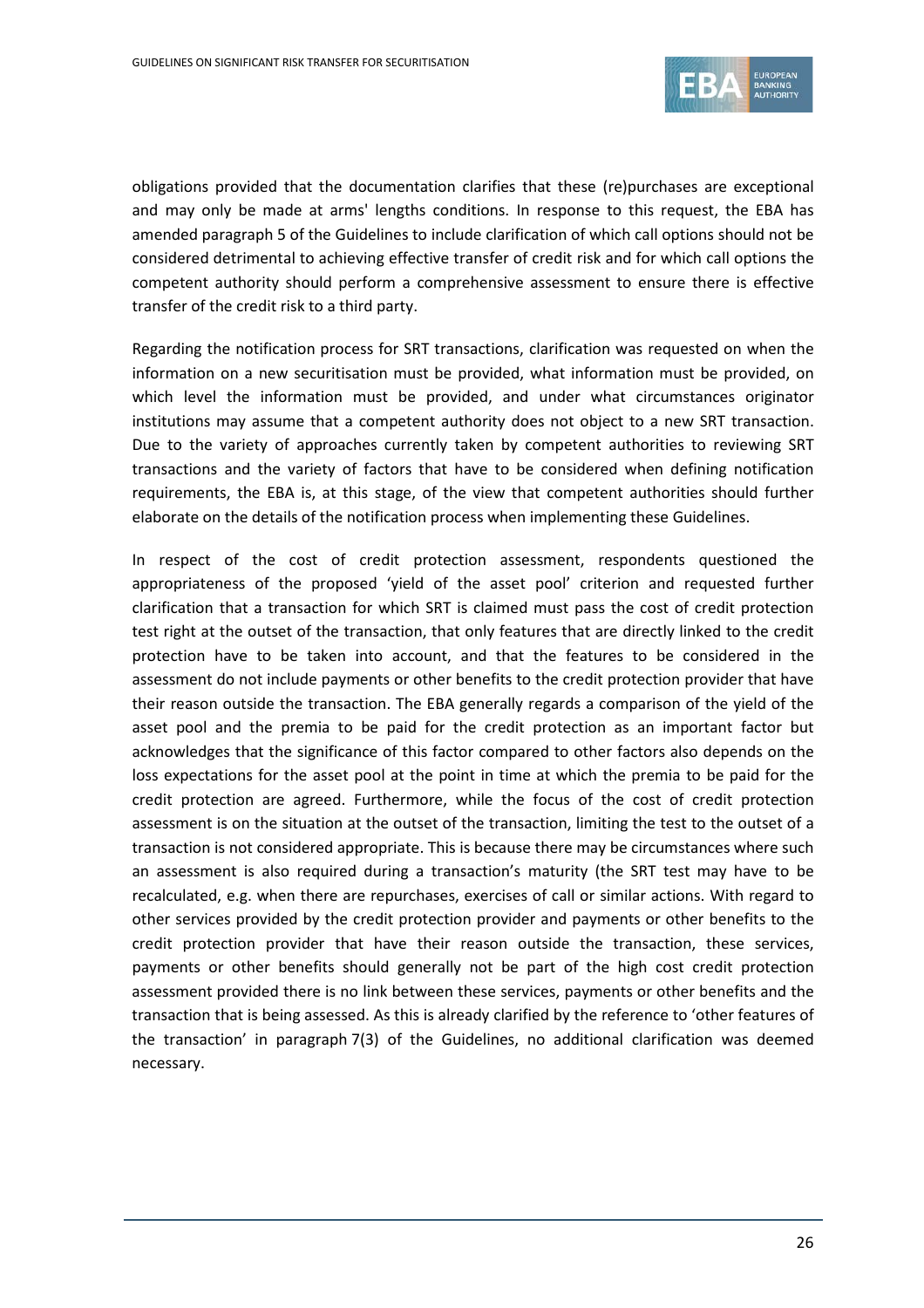

### **Summary of responses to the consultation and the EBA's analysis**

| <b>Comments</b>                                                        | <b>Summary of responses received</b>                                                                                                                                                                                                                                                                                                                                                                                                                                                                                                                                                                                                                                                                                                                                                                                                                         | <b>EBA analysis</b>                                                                                                                                                                                                                                                                                                                                                                                                                                                                                                                                                                                                       | <b>Amendments to</b><br>the proposals |
|------------------------------------------------------------------------|--------------------------------------------------------------------------------------------------------------------------------------------------------------------------------------------------------------------------------------------------------------------------------------------------------------------------------------------------------------------------------------------------------------------------------------------------------------------------------------------------------------------------------------------------------------------------------------------------------------------------------------------------------------------------------------------------------------------------------------------------------------------------------------------------------------------------------------------------------------|---------------------------------------------------------------------------------------------------------------------------------------------------------------------------------------------------------------------------------------------------------------------------------------------------------------------------------------------------------------------------------------------------------------------------------------------------------------------------------------------------------------------------------------------------------------------------------------------------------------------------|---------------------------------------|
| <b>General comments</b>                                                |                                                                                                                                                                                                                                                                                                                                                                                                                                                                                                                                                                                                                                                                                                                                                                                                                                                              |                                                                                                                                                                                                                                                                                                                                                                                                                                                                                                                                                                                                                           |                                       |
| Grandfathering                                                         | The SRT Guidelines should not apply to<br>securitisations already in existence prior to<br>implementation of the Guidelines because, at the<br>time the transaction was set up, it was not possible<br>to take the new rules into account. An application<br>of these new rules to existing securitisation<br>transactions would therefore lead to an unjustified<br>burden for originator institutions, especially as<br>changes or adjustments during the term of a<br>transaction are almost impossible in practice or<br>only possible with unreasonable effort.                                                                                                                                                                                                                                                                                         | With regard to the application of the Guidelines to<br>existing transactions, the EBA recognises the burden<br>that the application of the Guidelines to new and<br>existing transactions may place on institutions and<br>competent authorities. As introducing the Guidelines<br>on a retroactive basis could create problems for both<br>competent authorities and originator institutions,<br>the EBA has decided that only transactions entered<br>into after adoption of these Guidelines will need to<br>comply with the Guidelines. For clarification, Title V<br>of the Guidelines has been amended accordingly. | Addition to Title V                   |
| Requirement of credit risk<br>transfer to independent third<br>parties | Confirmation was requested that the fact that the<br>credit protection provider has a legal connection or<br>another type of connection to the originator<br>institution does not constitute sufficient reason to<br>exclude the SRT per se as (i) this would lead to<br>problems if the originator institution transfers<br>credit risk or has transferred credit risk to<br>(governmental) shareholders in the context of<br>state aid or state guarantee schemes where a<br>retroactive disqualification of SRT by the<br>competent authorities may lead to unforeseen and<br>harsh results, (ii) the general rules regarding the<br>recognition of credit protection by a guarantee or<br>similar instrument do not include such a provision<br>that penalises guarantees provided by connected<br>parties, and (iii) this issue is already sufficiently | and 244(1)(a)<br>require that<br>Articles 243(1)(a)<br>significant credit risk is transferred to third parties.<br>In terms of SRT, a party should be considered a third<br>party if the originator institution intending to<br>demonstrate SRT is not connected to this party in a<br>manner that might undermine the credit risk<br>transfer irrespective of the type of connection (legal<br>or other) between those parties. For clarification,<br>paragraph 8(1) of the Guidelines has been amended<br>accordingly.                                                                                                  | Change<br>to<br>paragraph 8(1)        |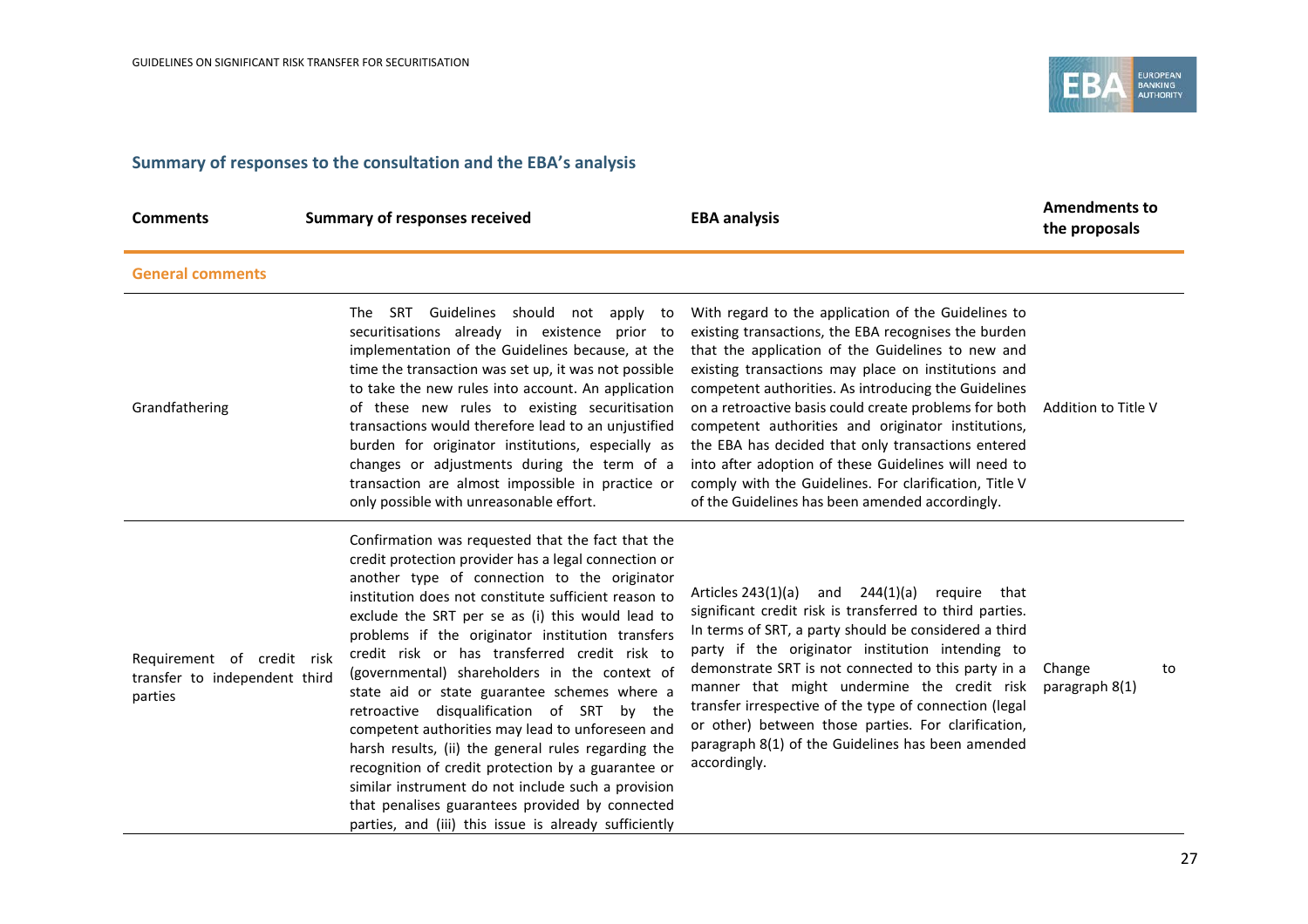

| <b>Comments</b>             | <b>Summary of responses received</b>                                                                                                                                                                                                                                                                                                                                                                                                                                                                                                                                                                                                                                                                                                                                                                                                                                                                                                                                        | <b>EBA analysis</b>                                                                                                                                                                                                                                                                                                                                                                                                                                                                                                                      | <b>Amendments to</b><br>the proposals |
|-----------------------------|-----------------------------------------------------------------------------------------------------------------------------------------------------------------------------------------------------------------------------------------------------------------------------------------------------------------------------------------------------------------------------------------------------------------------------------------------------------------------------------------------------------------------------------------------------------------------------------------------------------------------------------------------------------------------------------------------------------------------------------------------------------------------------------------------------------------------------------------------------------------------------------------------------------------------------------------------------------------------------|------------------------------------------------------------------------------------------------------------------------------------------------------------------------------------------------------------------------------------------------------------------------------------------------------------------------------------------------------------------------------------------------------------------------------------------------------------------------------------------------------------------------------------------|---------------------------------------|
|                             | addressed by the CRR provisions on implicit<br>support in accordance with Article 248 of the CRR.                                                                                                                                                                                                                                                                                                                                                                                                                                                                                                                                                                                                                                                                                                                                                                                                                                                                           |                                                                                                                                                                                                                                                                                                                                                                                                                                                                                                                                          |                                       |
| Quantitative SRT thresholds | In accordance with Articles 243 and 244 of the<br>CRR, in addition to complying with several<br>qualitative requirements, originator institutions<br>must ensure that the credit risk transfer exceeds<br>certain minimum quantitative thresholds to<br>demonstrate that SRT is being achieved. The<br>flexibility granted to competent authorities by the<br>CRR to decide on SRT recognition on a case-by-case<br>basis has the drawback that this flexibility could<br>generate very different supervisory approaches by<br>different national supervisors. The Guidelines<br>should therefore include quantitative indicators to<br>help competent authorities decide and to ensure<br>there is a certain degree of harmonisation across<br>the European financial system, for example with<br>regard to (i) the thickness of securitisation<br>tranches; (ii) losses incurred on the securitised<br>exposures; and (iii) high costs of the transfer of<br>credit risk. | While acknowledging the merits of further<br>harmonisation in this area, the EBA is of the view<br>that considering the wide variety of different kinds<br>of securitisations, competent authorities need<br>sufficient flexibility to take SRT decisions on<br>individual transactions on a case-by-case basis. as<br>SRT decisions also have to account for many<br>transaction-specific qualitative factors that have to<br>be assessed together with (and not isolated from)<br>the amount of credit risk that is being transferred. | No change                             |
| Scope of the CRR mandate    | The<br>general<br>requirements<br>for originator<br>institutions currently to be fulfilled for all<br>transactions claiming SRT in accordance with<br>Articles 243(2) or (4) and 244(2) or (4) of the CRR<br>possibly exceed the scope of the CRR mandate. For<br>instance, paragraph 12(1) of the Guidelines refers<br>to governance and policies to be set up by all<br>originator institutions. It should be considered                                                                                                                                                                                                                                                                                                                                                                                                                                                                                                                                                  | As clarified in the Executive Summary, the scope of<br>the Guidelines also covers additional SRT issues that<br>are not addressed by the CRR mandates in<br>accordance with Article 243(6) and 244(6) of the CRR<br>where this is considered necessary by the EBA in<br>accordance with Article 9(2) of the EBA Regulation.<br>Furthermore, the EBA regards the general<br>requirements set out in paragraphs 11 and 12 of the                                                                                                           | No change                             |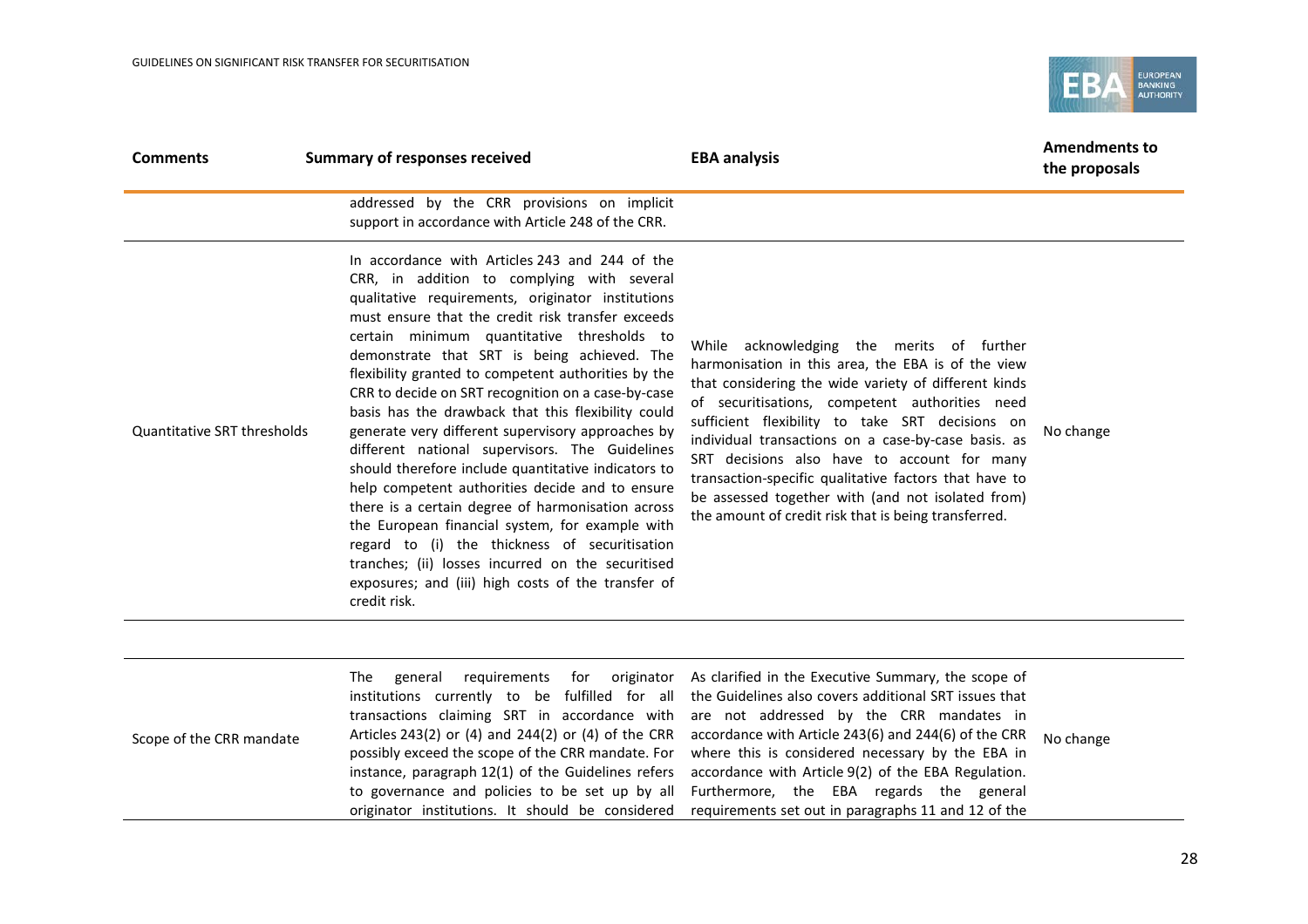

| <b>Comments</b> | <b>Summary of responses received</b>                                                                                                                                                                                                                                                                                                                                                                                                                                                                                                                                                                                                                                                                                                                                                                                                                                                                                                                                                                                                                                                                                                                                                                                                                                                                                                                                                                                                                             | <b>EBA analysis</b>                                                                                                                                                                                                                                                                                                                                                                                                                                                                                                                                                                                                                                                                                                                                                                                                                                                                                                                                                                                                                                                                                                                                                                                                                                                                                                                                                                                                                                                                   | <b>Amendments to</b><br>the proposals                    |
|-----------------|------------------------------------------------------------------------------------------------------------------------------------------------------------------------------------------------------------------------------------------------------------------------------------------------------------------------------------------------------------------------------------------------------------------------------------------------------------------------------------------------------------------------------------------------------------------------------------------------------------------------------------------------------------------------------------------------------------------------------------------------------------------------------------------------------------------------------------------------------------------------------------------------------------------------------------------------------------------------------------------------------------------------------------------------------------------------------------------------------------------------------------------------------------------------------------------------------------------------------------------------------------------------------------------------------------------------------------------------------------------------------------------------------------------------------------------------------------------|---------------------------------------------------------------------------------------------------------------------------------------------------------------------------------------------------------------------------------------------------------------------------------------------------------------------------------------------------------------------------------------------------------------------------------------------------------------------------------------------------------------------------------------------------------------------------------------------------------------------------------------------------------------------------------------------------------------------------------------------------------------------------------------------------------------------------------------------------------------------------------------------------------------------------------------------------------------------------------------------------------------------------------------------------------------------------------------------------------------------------------------------------------------------------------------------------------------------------------------------------------------------------------------------------------------------------------------------------------------------------------------------------------------------------------------------------------------------------------------|----------------------------------------------------------|
|                 | whether these requirements should be applied<br>only to those originator institutions applying<br>Article 243(4) or 244(4) of the CRR to demonstrate<br>SRT.                                                                                                                                                                                                                                                                                                                                                                                                                                                                                                                                                                                                                                                                                                                                                                                                                                                                                                                                                                                                                                                                                                                                                                                                                                                                                                     | Guidelines as necessary and proportionate minimum<br>requirements for all originator institutions claiming<br>SRT in accordance with Articles 243 and 244 of the<br>CRR.                                                                                                                                                                                                                                                                                                                                                                                                                                                                                                                                                                                                                                                                                                                                                                                                                                                                                                                                                                                                                                                                                                                                                                                                                                                                                                              |                                                          |
| Call options    | According to the second explanatory box on<br>page 12 of the draft Guidelines, in principle SRT<br>cannot be achieved for a traditional securitisation<br>that includes a time-call option. This statement<br>may not be in line with Article 243(5)(e)(iii) of the<br>CRR, which states that the documentation 'makes<br>it clear, where applicable, that any purchase or<br>repurchase of securitisation positions by the<br>originator or sponsor beyond its contractual<br>obligations is exceptional and may only be made at<br>arms' lengths conditions'. The 'at arms' length'<br>condition suggests that the originator institution<br>has a significant degree of freedom as regards the<br>incentives to call, i.e. the originator institution<br>should be free to choose whether to exercise the<br>call option or not.<br>In addition, time-call options are not usually<br>associated with a repurchase option on the part of<br>the originator institution but rather grant the<br>issuer an option to redeem notes by selling its<br>portfolio, with no requirement, preference or<br>referral to offer the portfolio to the originator<br>institution, i.e. the SPV (by means of the trustee<br>with the consent of the note holders' meeting) is<br>granted the ability to sell the assets to any<br>interested buyer. The assessment of SRT should<br>therefore be left to the discretion of the<br>competent authority as provided for<br>by | The second sentence of Article 243(5)(d) of the CRR<br>focuses on two legal issues that are important -<br>benefit and risk. In the EBA's view, properly drafted<br>regulatory and tax calls would not prevent SRT, nor<br>would a clean-up call. Furthermore, buy back of<br>exposures due to a breach of contractual<br>representations and warranties on those exposures<br>are not considered call options and should also not<br>in general prevent SRT provided that (a) there is no<br>warranty that assures the creditworthiness of the<br>exposures and (b) the warranties are reasonably<br>expected not to be breached over the life of the<br>deal.<br>As regards time calls, market value calls and step-<br>ups, entitling the originator to buy back the<br>exposure after a specified period of time, in general<br>the EBA believes these options could prevent<br>effective credit risk transfer. As seen during the<br>financial crisis (2007-2009) many originator<br>institutions supported their transactions although<br>they had no commitment to do so and were not<br>holding capital against that support. They have an<br>incentive to do so to protect the value of their<br>investor relationships and the value of their brand in<br>the market for investors generally. In a difficult<br>market, originator call options - even if just an<br>option - will, therefore, become a mechanism for<br>the originator to take bad exposures back onto its | Change<br>to<br>paragraphs $5(2)$ , $5(3)$<br>and $5(4)$ |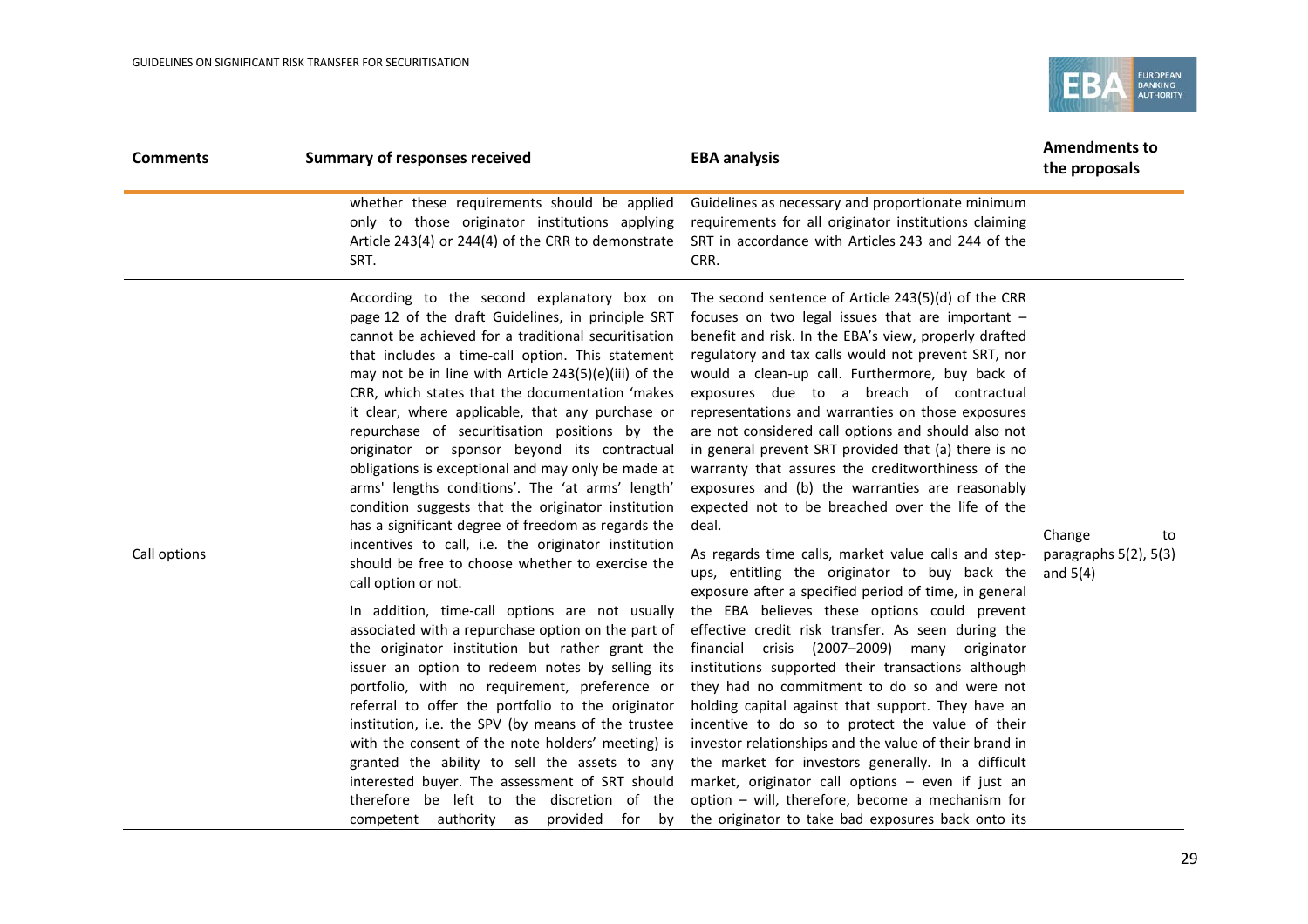

| <b>Comments</b> | <b>Summary of responses received</b>                                                                                                                                                                            | <b>EBA analysis</b>                                                                                                                                                                                                                                                                                                                                                              | <b>Amendments to</b><br>the proposals |
|-----------------|-----------------------------------------------------------------------------------------------------------------------------------------------------------------------------------------------------------------|----------------------------------------------------------------------------------------------------------------------------------------------------------------------------------------------------------------------------------------------------------------------------------------------------------------------------------------------------------------------------------|---------------------------------------|
|                 | Article 243(2) of the CRR, which would also align<br>the SRT requirements with the updated Basel III its balance sheet.<br>requirements for the use of call options in<br>subordinated capital issued by banks. | balance sheet and thereby undermine the health of                                                                                                                                                                                                                                                                                                                                |                                       |
|                 |                                                                                                                                                                                                                 | The EBA has amended paragraph 5 of the Guidelines<br>by adding clarification about which call options<br>should not be considered detrimental to achieving<br>effective transfer of credit risk and for which call<br>options the competent authority should perform a<br>comprehensive assessment to ensure there is<br>effective transfer of the credit risk to a third party. |                                       |

### **Responses to questions in Consultation Paper EBA/CP/2013/45**

#### Question 1.

| Sensitivity of IRB parameters as<br>the<br>criterion<br>SRT<br>for<br>assessment | Additional guidance is requested on paragraph 4(3)<br>of the Guidelines according to which a<br>commensurate transfer of credit risk is less likely if<br>the supervisory formula method has been applied<br>to determine the own funds requirements for the<br>retained securitisation positions if these own funds<br>requirements are highly sensitive to small changes<br>in the underlying IRB parameters.<br>According to some respondents, using the<br>sensitivity of IRB parameters as a criterion for SRT<br>completely<br>assessment would<br>ignore the<br>shortcomings inherent in the current supervisory<br>formula method itself, such as its tendency<br>towards 'cliff effects'. Particularly for relatively thin<br>mezzanine positions, own funds requirements<br>could be very sensitive to small changes in KIRB.<br>Therefore, the application of the supervisory | The EBA agrees with the shortcomings identified in<br>the current supervisory formula method such as its<br>cliff effects. In view of the long-term perspective<br>taken in SRT assessment to ensure SRT is sustained<br>throughout a transaction's maturity, these<br>shortcomings are the very reason why competent<br>authorities should consider the sensitivity of own<br>funds requirements to changes in the values of IRB<br>parameters when conducting an SRT assessment.<br>This also does not contradict Articles 243(2)(a) and<br>$244(2)(a)$ of the CRR as, in accordance with these<br>Articles, competent authorities may decide on a<br>case-by-case basis that SRT is not considered to have<br>been transferred to third parties where the possible<br>reduction in risk-weighted exposure amounts that an<br>originator institution would achieve is not justified<br>by a commensurate transfer of credit risk to third | No change |
|----------------------------------------------------------------------------------|------------------------------------------------------------------------------------------------------------------------------------------------------------------------------------------------------------------------------------------------------------------------------------------------------------------------------------------------------------------------------------------------------------------------------------------------------------------------------------------------------------------------------------------------------------------------------------------------------------------------------------------------------------------------------------------------------------------------------------------------------------------------------------------------------------------------------------------------------------------------------------------|---------------------------------------------------------------------------------------------------------------------------------------------------------------------------------------------------------------------------------------------------------------------------------------------------------------------------------------------------------------------------------------------------------------------------------------------------------------------------------------------------------------------------------------------------------------------------------------------------------------------------------------------------------------------------------------------------------------------------------------------------------------------------------------------------------------------------------------------------------------------------------------------------------------------------------------------|-----------|
|----------------------------------------------------------------------------------|------------------------------------------------------------------------------------------------------------------------------------------------------------------------------------------------------------------------------------------------------------------------------------------------------------------------------------------------------------------------------------------------------------------------------------------------------------------------------------------------------------------------------------------------------------------------------------------------------------------------------------------------------------------------------------------------------------------------------------------------------------------------------------------------------------------------------------------------------------------------------------------|---------------------------------------------------------------------------------------------------------------------------------------------------------------------------------------------------------------------------------------------------------------------------------------------------------------------------------------------------------------------------------------------------------------------------------------------------------------------------------------------------------------------------------------------------------------------------------------------------------------------------------------------------------------------------------------------------------------------------------------------------------------------------------------------------------------------------------------------------------------------------------------------------------------------------------------------|-----------|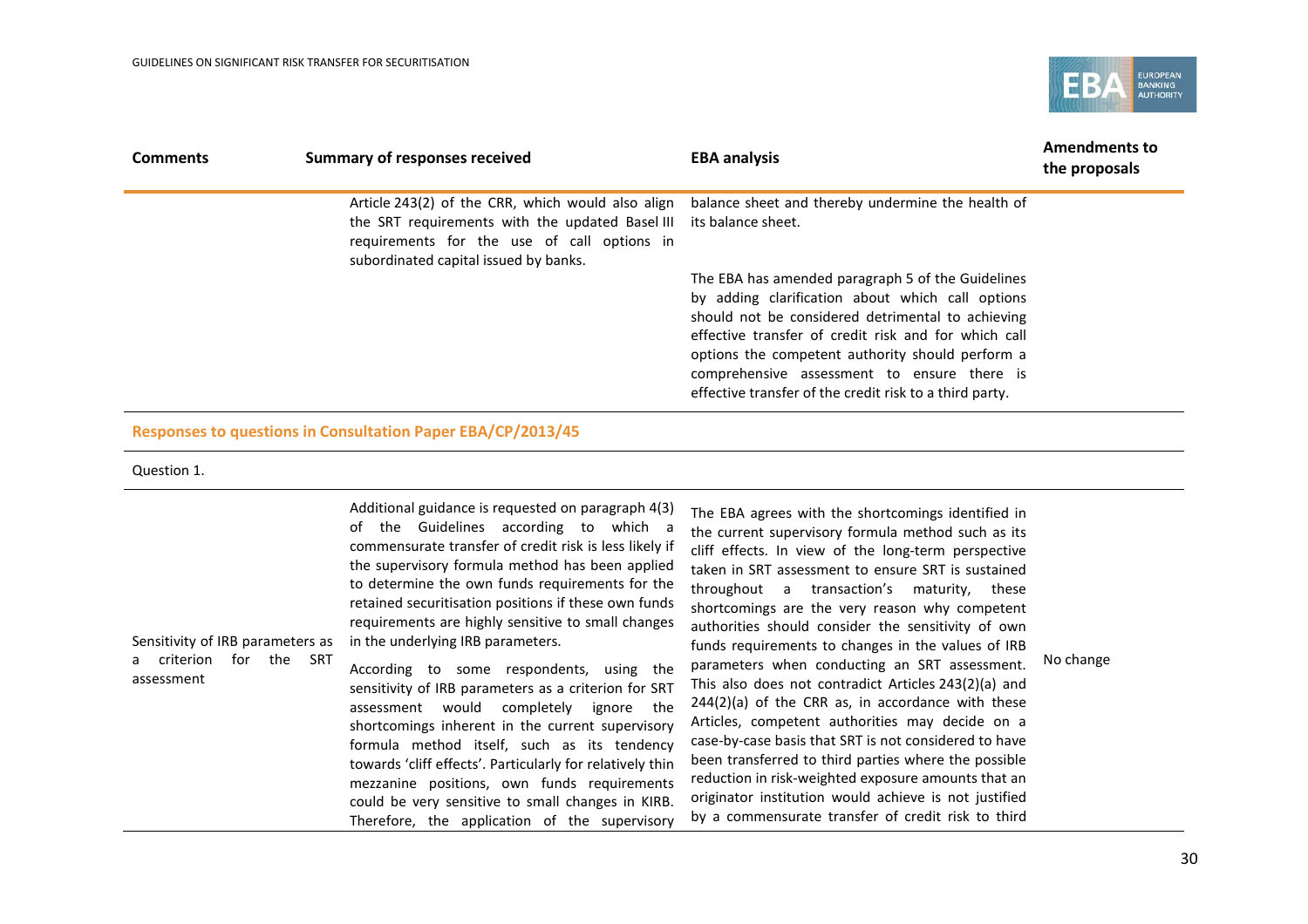

| <b>Comments</b>                                        | <b>Summary of responses received</b>                                                                                                                                                                                                                                                                                                                                                                                                                                                                                                                                                                                                                                                                                                                                                                                                                                                                                                     | <b>EBA analysis</b>                                                                                                                                                                                                                                                                                                                                                                                                                                                                                                                                                                                                                                                                                                                                                                                                                                                                                                                                                                    | <b>Amendments to</b><br>the proposals |
|--------------------------------------------------------|------------------------------------------------------------------------------------------------------------------------------------------------------------------------------------------------------------------------------------------------------------------------------------------------------------------------------------------------------------------------------------------------------------------------------------------------------------------------------------------------------------------------------------------------------------------------------------------------------------------------------------------------------------------------------------------------------------------------------------------------------------------------------------------------------------------------------------------------------------------------------------------------------------------------------------------|----------------------------------------------------------------------------------------------------------------------------------------------------------------------------------------------------------------------------------------------------------------------------------------------------------------------------------------------------------------------------------------------------------------------------------------------------------------------------------------------------------------------------------------------------------------------------------------------------------------------------------------------------------------------------------------------------------------------------------------------------------------------------------------------------------------------------------------------------------------------------------------------------------------------------------------------------------------------------------------|---------------------------------------|
|                                                        | formula method should not be penalised,<br>especially as it could also be argued that, for a<br>given tranche, the application of the supervisory<br>formula method can be expected to be more risk<br>sensitive than the ratings-based method. It was<br>suggested that paragraph 4(3) of the Guidelines<br>should be removed to ensure that retaining part of<br>the mezzanine tranches where the supervisory<br>formula method is applied is not penalised just<br>because the mezzanine tranches fall under the cliff<br>effect inherent in the supervisory formula, which<br>was also regarded as contradictory to the criteria<br>set out in Articles 243(2)(a) and 244(2)(a) of the<br>CRR.                                                                                                                                                                                                                                       | parties, and as this decision on SRT recognition<br>should be based on a long-term perspective.                                                                                                                                                                                                                                                                                                                                                                                                                                                                                                                                                                                                                                                                                                                                                                                                                                                                                        |                                       |
| Notification process regarding<br>new SRT transactions | According to paragraph 11 of the Guidelines,<br>originator institutions must provide the competent<br>authority with all requested information about the<br>securitisations on which they intend to<br>demonstrate SRT and should, as a minimum, notify<br>the relevant competent authority of any<br>securitisation on which they intend to demonstrate<br>SRT that is not similar in structure and portfolio<br>composition to previously notified transactions.<br>Regarding this provision, clarification<br>was<br>requested on the questions (i) when the<br>information on a new securitisation must be<br>provided (i.e. prior to the transaction closing, at<br>the transaction closing date, periodically e.g. at the<br>end of each quarter, or only upon explicit request<br>by the competent authority), (ii) what information<br>must be provided, (iii) on which level the<br>information must be provided (i.e. for each | Paragraph 11 of the Guidelines sets out minimum<br>requirements regarding the notification process for<br>new securitisations in respect of which an originator<br>institution aims to demonstrate SRT. Due to the<br>variety of approaches currently taken by competent<br>authorities to review SRT transactions and the<br>variety of factors that have to be considered when<br>setting notification requirements, such as the<br>similarity of new SRT transactions with previously<br>approved transactions and the overall experience of<br>an originator institution with regard to conducting<br>SRT transactions, the EBA is, at this stage, of the<br>view that competent authorities should further<br>elaborate on the details of the notification process<br>when implementing these Guidelines. This<br>notification process must among other things ensure<br>that a competent authority can fulfil its reporting<br>requirements in accordance with paragraph 1(4) of | No change                             |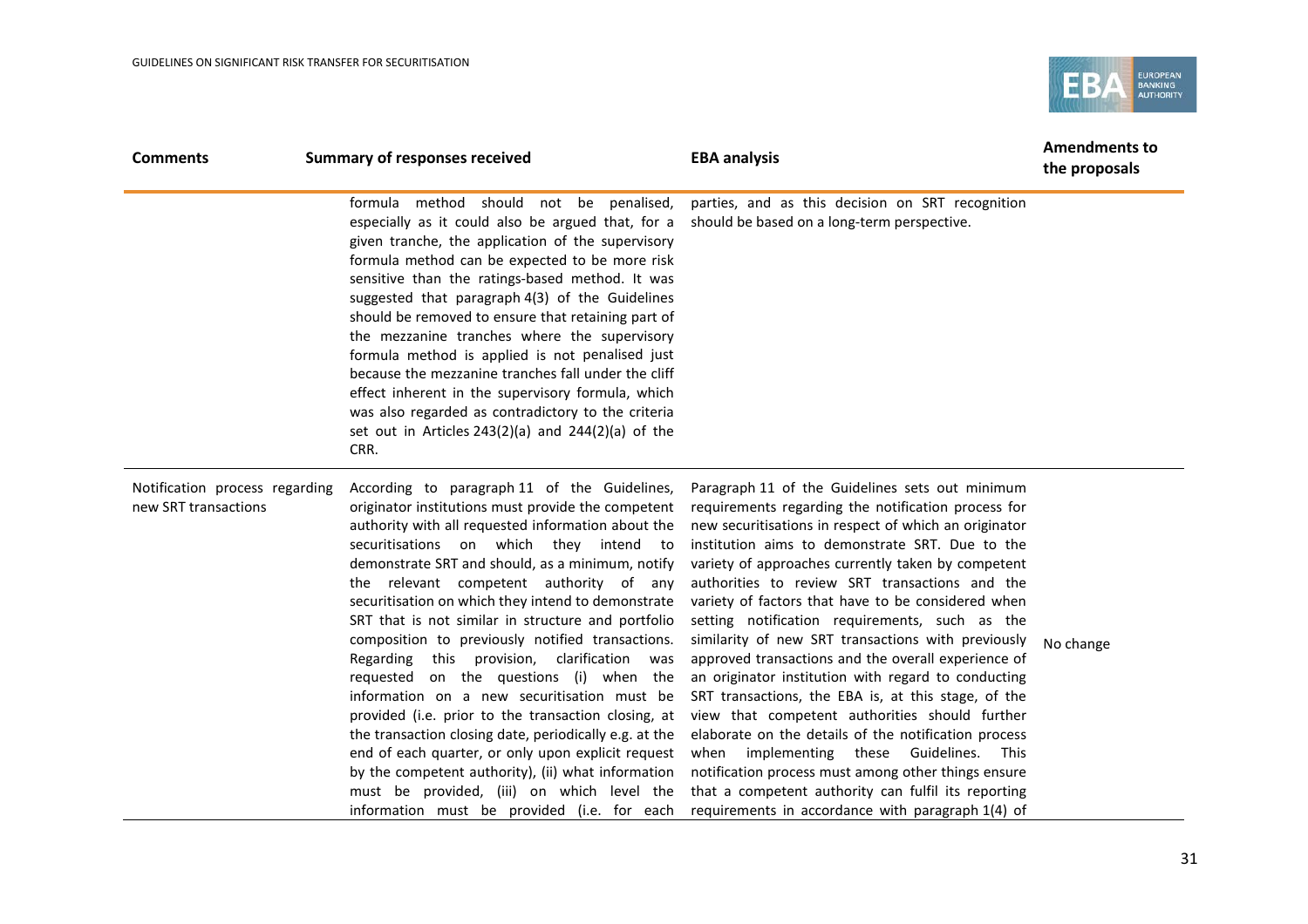

| <b>Comments</b>                         |     | <b>Summary of responses received</b>                                                                                                                                                                                                                                                                                                                                                                                                                                                                                                                                                                                                                                                                                                                                          | <b>EBA analysis</b>                                                                                                                                                                                                                                      | <b>Amendments to</b><br>the proposals |    |
|-----------------------------------------|-----|-------------------------------------------------------------------------------------------------------------------------------------------------------------------------------------------------------------------------------------------------------------------------------------------------------------------------------------------------------------------------------------------------------------------------------------------------------------------------------------------------------------------------------------------------------------------------------------------------------------------------------------------------------------------------------------------------------------------------------------------------------------------------------|----------------------------------------------------------------------------------------------------------------------------------------------------------------------------------------------------------------------------------------------------------|---------------------------------------|----|
|                                         |     | transaction or only for each type of transaction),                                                                                                                                                                                                                                                                                                                                                                                                                                                                                                                                                                                                                                                                                                                            | the Guidelines.                                                                                                                                                                                                                                          |                                       |    |
|                                         |     | and (iv) whether a competent authority must<br>explicitly approve the SRT within a given timeframe<br>or whether the SRT is considered to be approved if<br>the competent authority does not object.                                                                                                                                                                                                                                                                                                                                                                                                                                                                                                                                                                          | As, according to Articles $243(1)(b)$ and $244(1)(b)$ of<br>the CRR, SRT recognition is not required for<br>securitisations where an originator institution<br>applies a risk weight of 1 250% to all retained                                           |                                       |    |
|                                         |     | Respondents pointed out that the requirement for                                                                                                                                                                                                                                                                                                                                                                                                                                                                                                                                                                                                                                                                                                                              | securitisation positions or where these retained                                                                                                                                                                                                         |                                       |    |
|                                         |     | a pre-notification before the closing of a<br>transaction and the requirement for a prior SRT<br>approval by the relevant competent authority<br>could ultimately hinder the viability of the<br>securitisation business, thereby reducing the<br>availability of credit as balance sheet growth via<br>lending is restricted. Inter alia it was proposed that<br>no notification to the competent authority should<br>be required (a) where the originator considers that<br>SRT is being claimed for a transaction similar in<br>structure and portfolio composition to transactions<br>previously notified to and approved by the<br>relevant competent authority, (b) where a<br>transaction is being carried out under a<br>programme in respect of which the originator | securitisation positions are deducted from Common<br>Tier 1 items<br>in<br>accordance<br>with<br>Equity<br>Article 36(1)(k) of the CRR, these securitisations do<br>not fall within the scope of application of these<br>Guidelines.                     |                                       |    |
|                                         |     | institution has previously reached an agreement<br>with the relevant competent authority in terms of<br>SRT recognition, or where (c) an entire credit risk<br>structure is sold by the originator institution on<br>day 1 and the originator institution applies a<br>1 250% risk weight to all tranches retained.                                                                                                                                                                                                                                                                                                                                                                                                                                                           |                                                                                                                                                                                                                                                          |                                       |    |
| Minimum<br>frequency<br>periodic review | for | With regard to paragraph 12(2), confirmation was<br>requested that the requirements in terms of an<br>ongoing monitoring of SRT requirements and a<br>periodic review are considered to be fulfilled if a<br>quarterly review is undertaken by the originator                                                                                                                                                                                                                                                                                                                                                                                                                                                                                                                 | To fulfil the ongoing monitoring requirements,<br>originator institutions should, however, have<br>appropriate systems and controls to monitor the<br>occurrence of certain trigger events that might<br>undermine SRT on a continuous basis, as ongoing | Change<br>paragraph 12(2)             | to |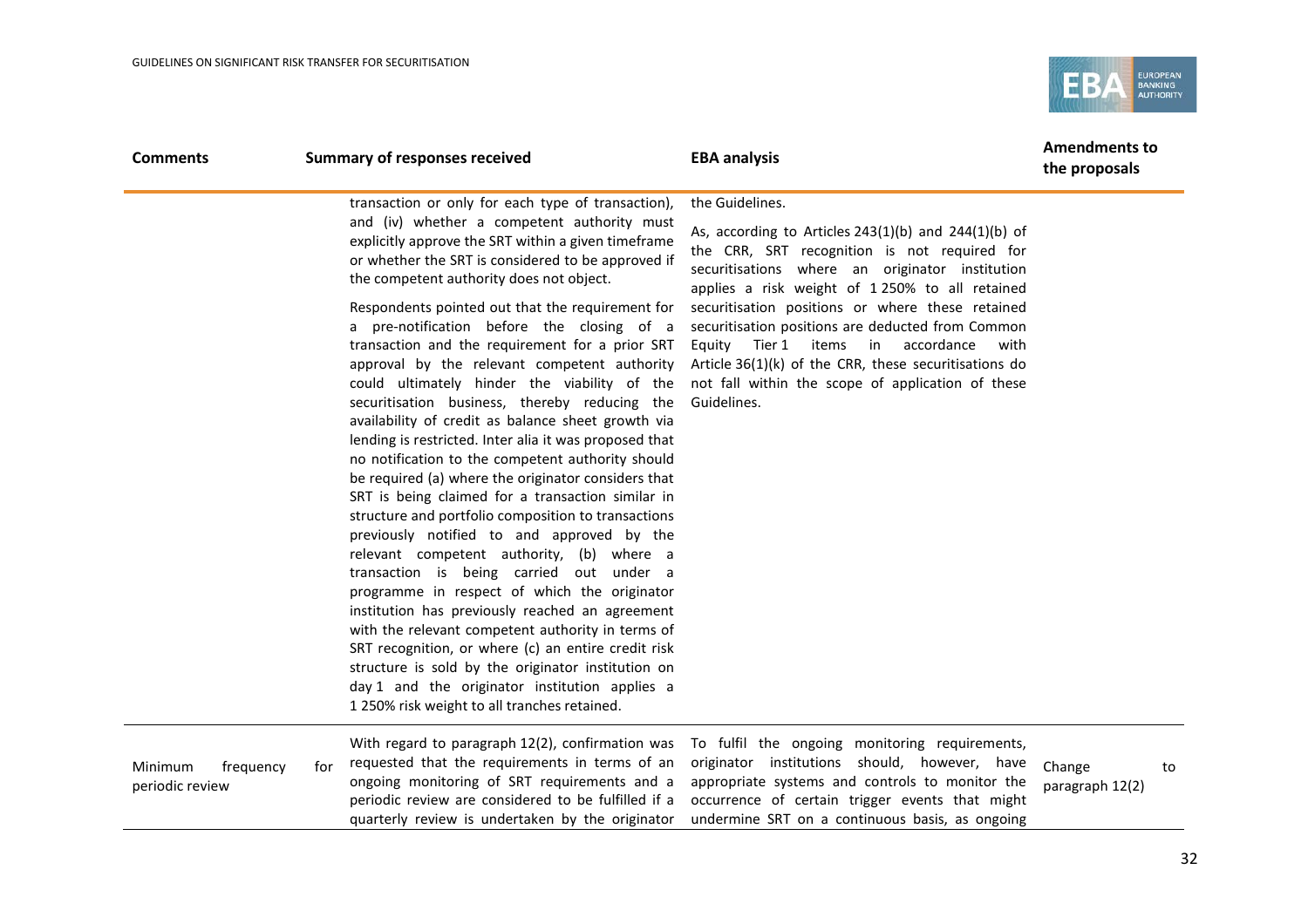

| <b>Comments</b>                   |            | <b>Summary of responses received</b>                                                                                                                                                                                                                                                                                                                                                                                                                                                                                                                                                                                                                                                                                     | <b>EBA analysis</b>                                                                                                                                                                                                                                                                                                                                                                                                                                                                                                                                                                                                                                                                                                                           | <b>Amendments to</b><br>the proposals |
|-----------------------------------|------------|--------------------------------------------------------------------------------------------------------------------------------------------------------------------------------------------------------------------------------------------------------------------------------------------------------------------------------------------------------------------------------------------------------------------------------------------------------------------------------------------------------------------------------------------------------------------------------------------------------------------------------------------------------------------------------------------------------------------------|-----------------------------------------------------------------------------------------------------------------------------------------------------------------------------------------------------------------------------------------------------------------------------------------------------------------------------------------------------------------------------------------------------------------------------------------------------------------------------------------------------------------------------------------------------------------------------------------------------------------------------------------------------------------------------------------------------------------------------------------------|---------------------------------------|
|                                   |            | institution because this is regarded as allowing<br>banks to achieve a sound assessment by taking<br>into account operational constraints (systems,<br>resources) and other regulatory<br>reporting<br>requirements.                                                                                                                                                                                                                                                                                                                                                                                                                                                                                                     | monitoring on a quarterly basis is deemed<br>insufficient.                                                                                                                                                                                                                                                                                                                                                                                                                                                                                                                                                                                                                                                                                    |                                       |
| Appropriateness<br>criterion      | 0f<br>ECAI | According to paragraph 3(1)(b) of the Guidelines,<br>existence of doubt<br>regarding the<br>the<br>appropriateness of a particular credit assessment<br>of an external credit assessment institution (ECAI)<br>may trigger a comprehensive review of<br>securitisations where the originator institution<br>intends to demonstrate SRT in accordance with<br>Article 243(2) or 244(2) of the CRR. The removal of<br>this criterion was proposed as the external credit<br>assessments are only eligible if the credit rating<br>agency is registered or certified in accordance with<br>Regulation (EC) No 1060/2009 and as it is assumed<br>that these eligible ECAIs and their methodologies<br>are properly reviewed. | The EBA is currently working on draft implementing<br>technical standards (ITS) to determine which of the<br>credit quality steps set out in Part Three, Title I,<br>Chapter 5 of the CRR is associated with the relevant<br>credit assessments of an ECAI as required by<br>Article 270 of the CRR. In the EBA's view, the<br>practical relevance of paragraph 3(1)(b) of the<br>Guidelines depends on the outcome of this ongoing<br>work, for example on whether the application of the<br>mapping table for a particular ECAI is restricted to<br>asset types for which comprehensive historical<br>default and loss data are available to that ECAI. A<br>change in the Guidelines is therefore not deemed<br>appropriate at this stage. | No change                             |
| Appropriateness<br>book criterion | of trading | Paragraph $3(1)(g)$ of the Guidelines requires a<br>comprehensive review of all securitisations of<br>trading book positions where the originator<br>institution intends to demonstrate SRT in<br>accordance with Article 243(2) or 244(2) of the<br>CRR. This requirement was not considered<br>appropriate by some respondents mainly for the<br>reasons (i) that trading book positions are<br>generally small and are generally not held for an<br>extended period of time meaning that a time-<br>consuming full SRT review by the competent<br>authority would presumably eliminate much or all                                                                                                                    | Through Article 337(5) of the CRR, the SRT<br>requirements in accordance with Articles 243 and<br>244 of the CRR became applicable to securitisations<br>of trading book positions. However, Article 337(5)<br>does not apply where trading book exposures are<br>securitised and the securitisation positions are then<br>held in the banking book. As such, the EBA believes<br>that transactions out of the trading book require a<br>comprehensive review. In addition, the EBA expects<br>that the number of these transactions is low and<br>that originator institutions conducting these<br>transactions would rather<br>claim SRT under                                                                                              | No change                             |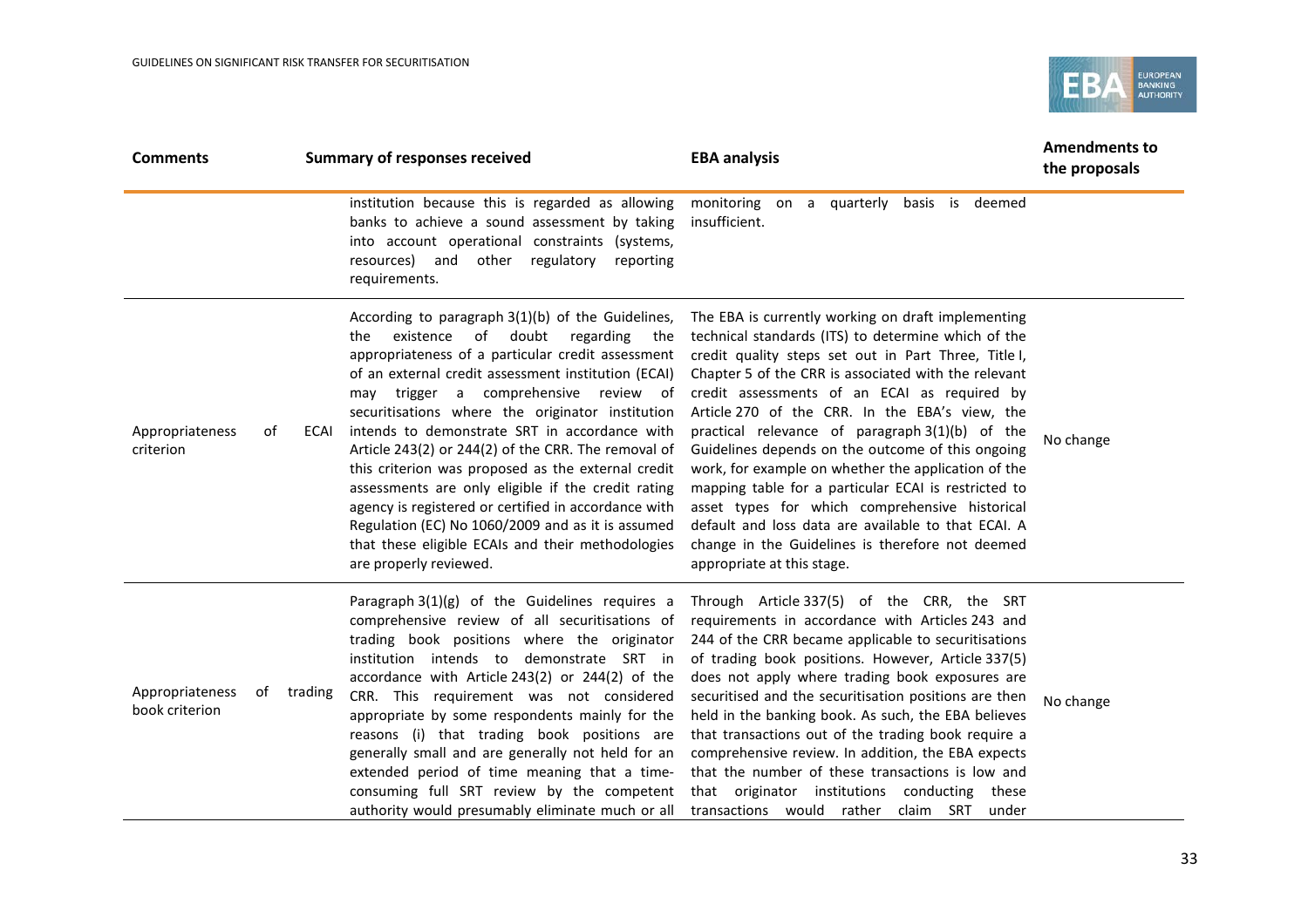

| <b>Comments</b>             | <b>Summary of responses received</b>                                                                                                                                                                                                                                                                                                                                                                                                                                                                                                                                                                                                                                                                                                                                                                                                                                                                                                                                        | <b>EBA analysis</b>                                                                                                                                                                                                                                                                                                                                                                                                                                                                                                                                                                                                                                                                                                                                                                                                                                                                                                                                                                                                                | <b>Amendments to</b><br>the proposals |
|-----------------------------|-----------------------------------------------------------------------------------------------------------------------------------------------------------------------------------------------------------------------------------------------------------------------------------------------------------------------------------------------------------------------------------------------------------------------------------------------------------------------------------------------------------------------------------------------------------------------------------------------------------------------------------------------------------------------------------------------------------------------------------------------------------------------------------------------------------------------------------------------------------------------------------------------------------------------------------------------------------------------------|------------------------------------------------------------------------------------------------------------------------------------------------------------------------------------------------------------------------------------------------------------------------------------------------------------------------------------------------------------------------------------------------------------------------------------------------------------------------------------------------------------------------------------------------------------------------------------------------------------------------------------------------------------------------------------------------------------------------------------------------------------------------------------------------------------------------------------------------------------------------------------------------------------------------------------------------------------------------------------------------------------------------------------|---------------------------------------|
|                             | of the originator's benefit from claiming SRT and<br>(ii) that a comprehensive review by the competent<br>authority does not appear to be justified in the<br>case of traditional 'true-sale' trading book<br>securitisations where the economic transfer of the<br>exposures being securitised is accomplished by the<br>transfer of ownership.                                                                                                                                                                                                                                                                                                                                                                                                                                                                                                                                                                                                                            | Articles 243(4) and 244(4) anyway.                                                                                                                                                                                                                                                                                                                                                                                                                                                                                                                                                                                                                                                                                                                                                                                                                                                                                                                                                                                                 |                                       |
|                             | Clarification is requested on the reasons for<br>including this criterion and it is proposed that the<br>comprehensive review be limited to the<br>securitisations of trading book positions that the<br>EBA is concerned about.                                                                                                                                                                                                                                                                                                                                                                                                                                                                                                                                                                                                                                                                                                                                            |                                                                                                                                                                                                                                                                                                                                                                                                                                                                                                                                                                                                                                                                                                                                                                                                                                                                                                                                                                                                                                    |                                       |
| High cost credit protection | In respect of the required assessment in<br>accordance with paragraph 7(3) of the Guidelines<br>of whether premia paid to credit protection<br>providers are excessively high to the extent that<br>SRT will be undermined, it was proposed to include<br>the more detailed considerations of the<br>Consultative Document on 'Recognising the cost of<br>credit protection purchased' published by the<br>Basel Committee on Banking Supervision (BCBS) in<br>March 2013 in the Guidelines.<br>One respondent did not consider the 'yield of the<br>asset pool' as a relevant criterion for determining<br>the reasonableness of a premium paid and<br>proposed removing this criterion from the list of<br>criteria provided in paragraph 7(3) of the<br>Guidelines. This is because for example if an<br>institution intends to purchase credit protection<br>some time after it originally acquired an asset pool,<br>the cost of credit protection may well exceed the | The EBA agrees that competent authorities and<br>originator institutions should also consider the<br>relevant BCBS guidance on the cost of credit<br>protection when conducting their SRT assessment.<br>As the BCBS has, however, not yet published any<br>final guidance on this matter, the inclusion of an<br>explicit reference to this on-going work in the<br>Guidelines is not considered appropriate at this time.<br>In accordance with paragraph 7(3) of the Guidelines,<br>the EBA generally regards a comparison of the yield<br>of the asset pool and the premia to be paid for the<br>credit protection as an important factor amongst<br>other important factors when assessing whether the<br>premia paid to credit protection providers may<br>undermine SRT. The EBA acknowledges, however,<br>that the significance of this factor compared to the<br>other relevant factors also depends on the loss<br>expectations for the asset pool at the point in time<br>at which the premia to be paid for the credit | No change                             |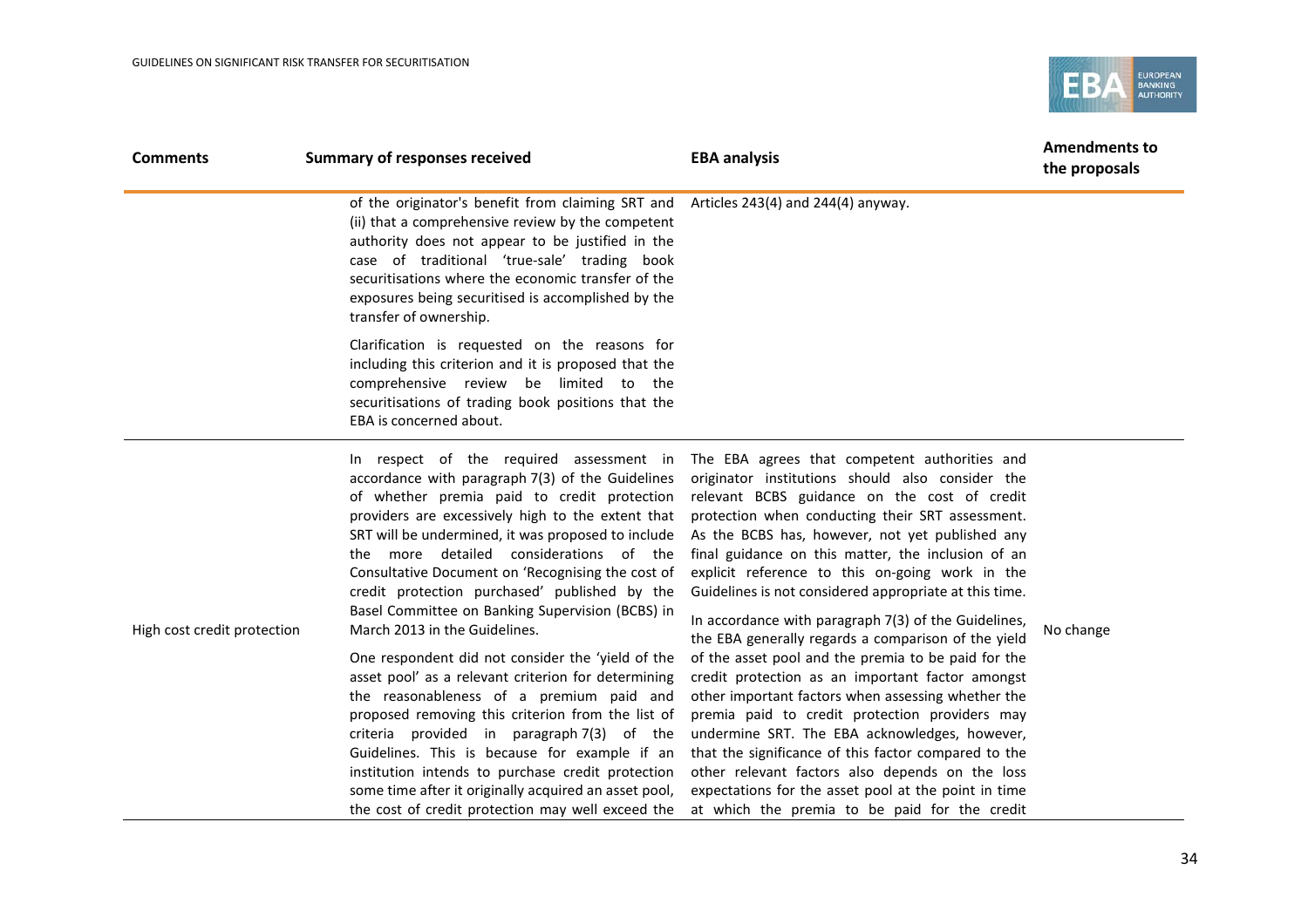

### **Comments Summary of responses received EBA analysis EBA analysis Amendments to**

**the proposals**

yield on the asset pool which would, however, not prevent the purchased credit protection from producing significant risk transfer despite the fact that the institution would have a negative carry after taking account of the cost of credit protection.

Another respondent requested clarification of paragraphs 7(3) and 7(4) of the Guidelines that (i) a relevant transaction for which SRT is claimed must pass the test right at the outset of the transaction, as this is the time when the costs of the credit protection are fixed on the basis of the respective expectations of the parties, (ii) that only 'features' that are linked to the credit protection have to be taken into account and not those linked to other services that are provided by the credit protection provider, and (iii) that 'features' do not include payments or other benefits to the credit protection provider that have their reason outside the transaction, e.g. dividends in case the credit protection provider is a shareholder or payments due to a decision of the EU Commission in relation to state aid proceedings.

#### protection is agreed.

While the EBA agrees that the focus of the high cost credit protection assessment is on the situation at the outset of the transaction, an assessment of this issue may also be required during a transaction's maturity, when the SRT test may have to be recalculated due to, for instance, repurchases, exercises of call or similar actions.

Paragraph 7(3) of the Guidelines explicitly refers to other features *of the transaction* outside of premia which effectively increase the cost of the credit protection being provided. Other services provided by the credit protection provider are therefore not generally part of the high cost credit protection assessment provided there is no link between these services and the transaction that is being assessed. Likewise, payments or other benefits to the credit protection provider that have their reason outside the transaction and have no direct link to the transaction, such as dividends in cases where the credit protection provider is also a shareholder of the originator institution or where payments have to be made to the protection provider due to a decision of the EU Commission in connection with state aid proceedings are generally not considered as other features within the meaning of paragraph 7(3) of the Guidelines.